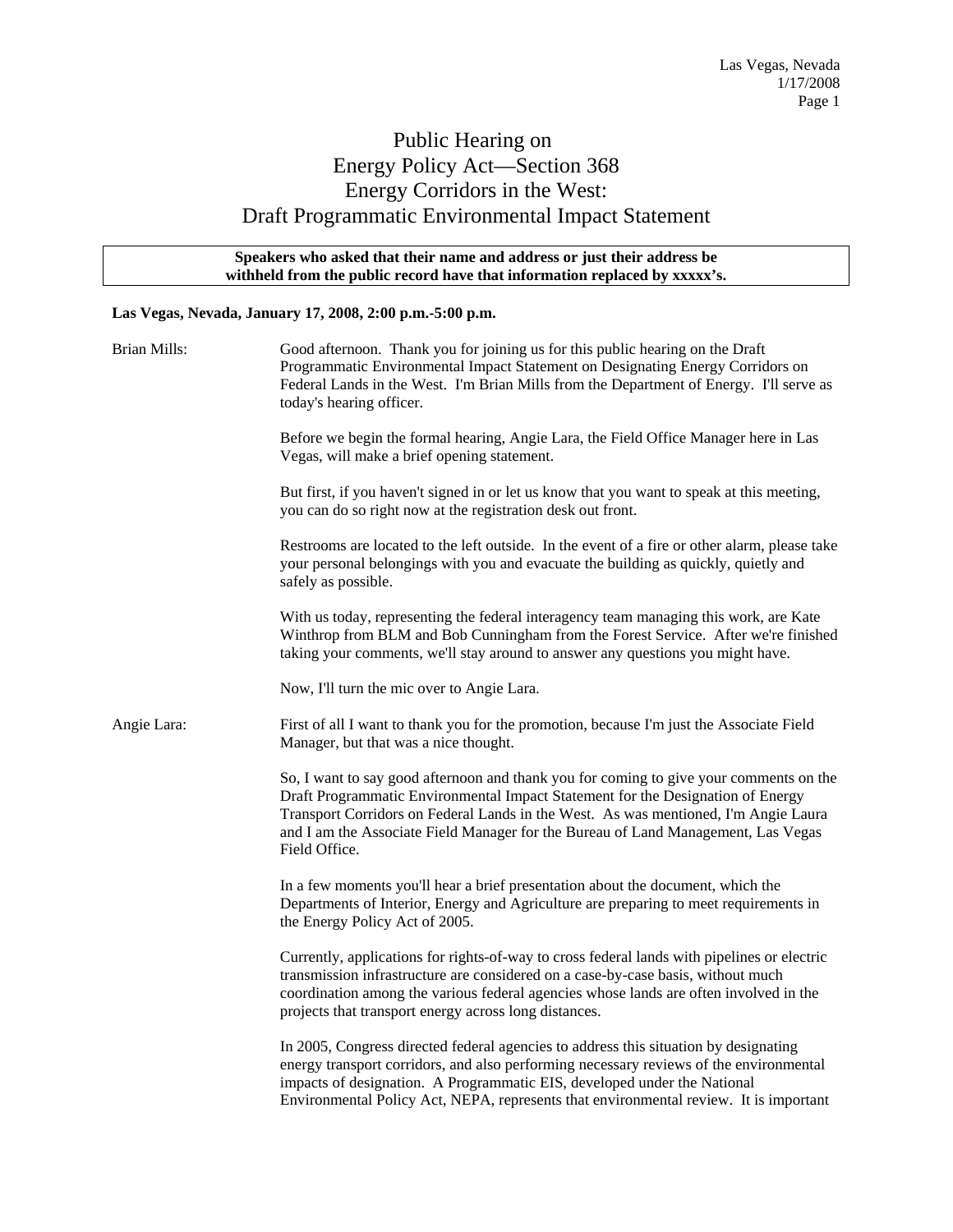to note that another round of site-specific NEPA analysis will be completed for each project proposed for a location in a designated corridor.

 The Department of Energy, the Bureau of Land Management and the U.S. Forest Service developed the corridor locations proposed in this Draft PEIS using a three-step process, which is detailed in the document, in a handout available on the information table, and which the presentation will also describe.

 In essence, today's hearing represents step four in that process. Public comments will help the agencies further refine the locations of corridors so that important goals of the project are met, balancing the need to improve energy delivery in the West with our responsibility to protect the many resources found on public lands.

 From the beginning, the agencies have been committed to this strategy, and your comments will be valuable in helping to ensure that it is carried through to the end of this planning effort.

 Representatives from DOE, BLM and the Forest Service are here to receive your comments. And on behalf of all three agencies, thank you again so much for your interest and participation.

Brian Mills: Thank you, Angie.

We are here today to receive your oral comments on the Draft Programmatic Environmental Impact Statement. You can also submit comments via the project website, by fax, or by mail.

This hearing is being webcast and transcribed, so speakers are asked to speak clearly and distinctly into the microphone. If you have any trouble hearing a speaker in the room, please signal me. I'll advise the speaker accordingly. After everyone who wishes to comment has spoken, I'll close the hearing.

So far, we have ten people who've requested to speak to this issue today. Each will have seven minutes to make their presentation. When you have 30 seconds remaining, I will notify you so you can wrap up.

This hearing is to take comments on the Draft Programmatic Environmental Impact Statement prepared in response to direction given by Congress to five federal agencies: Energy, Agriculture, Interior, Commerce and Defense. Section 368 directs the Secretaries to designate corridors for oil, gas, hydrogen pipe and electric transmission lines on the federal land in the 11 western states; perform necessary environmental reviews; incorporate these designations into land use, management or equivalent plans. A separate and distinct public process is expected to begin later this year to identify corridors in the other 39 states.

The statute requires that when the Secretaries designate these corridors, they must specify the corridor center line, width, and compatible uses. Congress also directed the Secretaries to take into account the need for electric transmission facilities to improve reliability, relieve congestion, and enhance the capacity of the national grid to deliver electricity.

The Draft Programmatic Environmental Impact Statement proposes designating more than 6,000 miles of corridors: 62 percent would incorporate existing locally-designated corridors and/or rights-of-way, 86 percent would be on BLM land, and 11 percent on Forest Service land. The Draft Programmatic Environmental Impact Statement identifies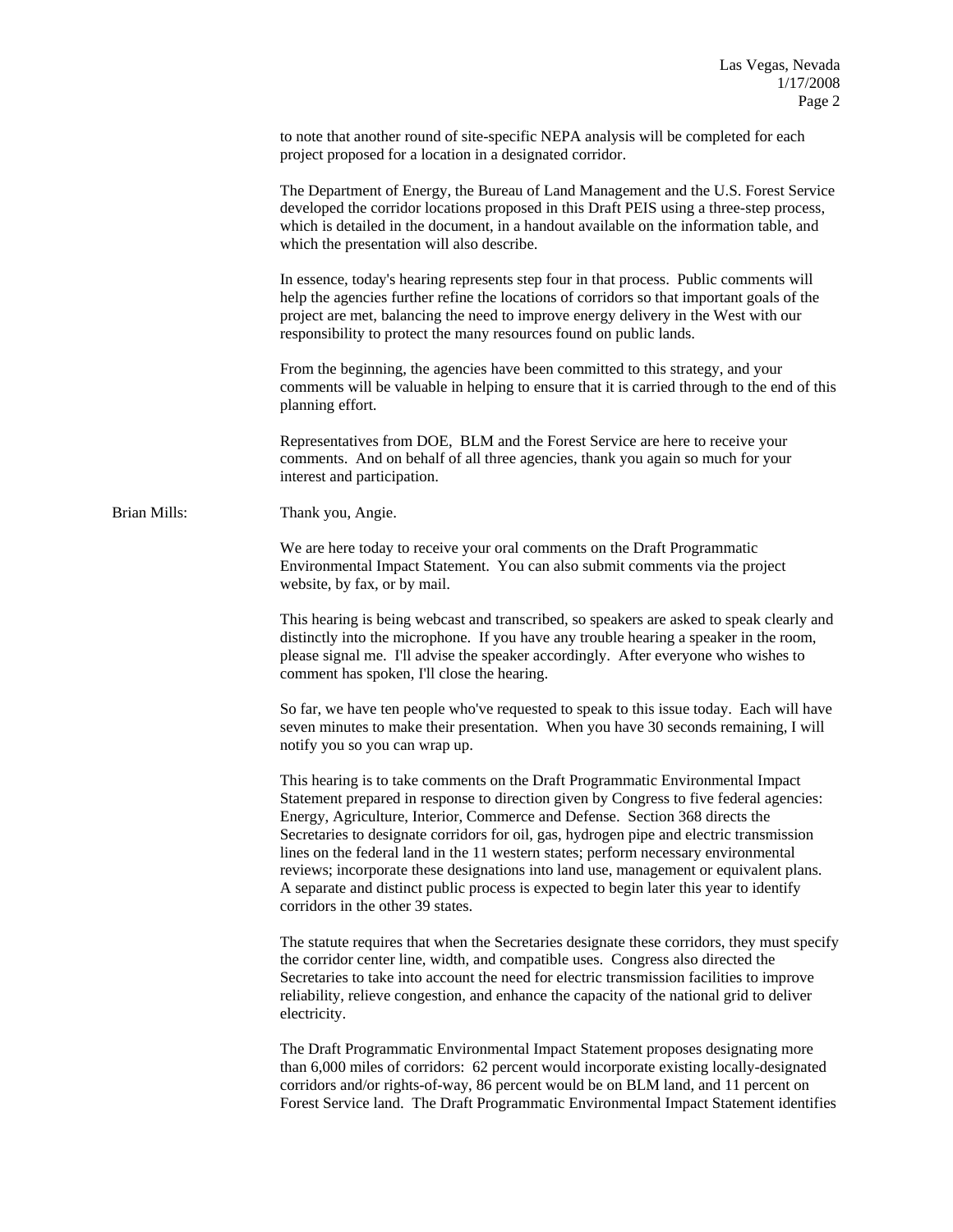166 proposed corridor segments in all 11 western states. If all are included in the follow-on decisions, this would involve amending 165 land-use or equivalent plans.

 Previously designated corridors are outlined in yellow on the project maps. Some of these are proposed for upgrade only. In the case of existing previously designated utility corridors, amendments to land-use plans designating 368 corridors would subject these corridors to the interagency coordination processes described in the Programmatic EIS, and they would be assigned to Section 368 criteria.

 Using these alone would not meet the requirements of Section 368. So, we've identified an additional 2,300 miles of proposed corridors. The proposed corridors also vary in width. We used a 3,500 foot starting point to provide flexibility for siting multiple rightsof-way.

 An energy corridor is defined as a parcel of land identified through a land-use planning process as a preferred location for existing and future utility rights-of-way, and that is suitable to accommodate one or more rights-of-way which are similar, identical, or compatible. Corridor designations assist in minimizing adverse impacts and the proliferation of separate rights-of-way.

 A right-of-way is a specific land use authorization—not a change in ownership—granted to allow construction and operations of a specific project that's often linear in character, such as a utility line or a roadway. Rights-of-way permits include requirements for compatible land uses and are not granted until a project applicant has complied with all relevant requirements, including the appropriate environmental review.

 In November 2007, we published the Draft Programmatic Environmental Impact Statement. Comments are due February 14th. We will analyze and respond to comments and complete the tasks necessary to prepare the Final Programmatic Environmental Impact Statement. We expect to have this ready sometime in mid-2008.

The land management agencies will be able to sign records of decision to designate corridors through amendments to land-use plans no sooner than 30 days after the Final Programmatic Environmental Impact Statement is issued.

The Draft Programmatic Environmental Impact Statement analyzes two alternatives: taking no action and the proposed action. Choosing to adopt the no-action alternative would result in continuing ad hoc, uncoordinated development, as it is done now. The proposed action is the result of a three-step corridor siting process described in detail in chapter two of the Draft Programmatic Environmental Impact Statement.

The first step was to incorporate comments provided by the public during scoping and after the draft map was released in 2006. Then the agencies worked closely with local and federal land managers to accommodate land use priorities, incorporate local knowledge of areas, and to avoid areas known to be incompatible with energy corridors. A handout summarizing this process for determining where the proposed corridors would be located is on the information table and examples of specific corridors are also available on the project website.

We believe that the analysis of these alternatives meets the National Environmental Policy Act's requirements for a hard look. Because the proposed action does not involve any site-specific, ground-disturbing activities, site-specific National Environmental Policy Act review will be required to support all proposed projects in a 368-designated corridor.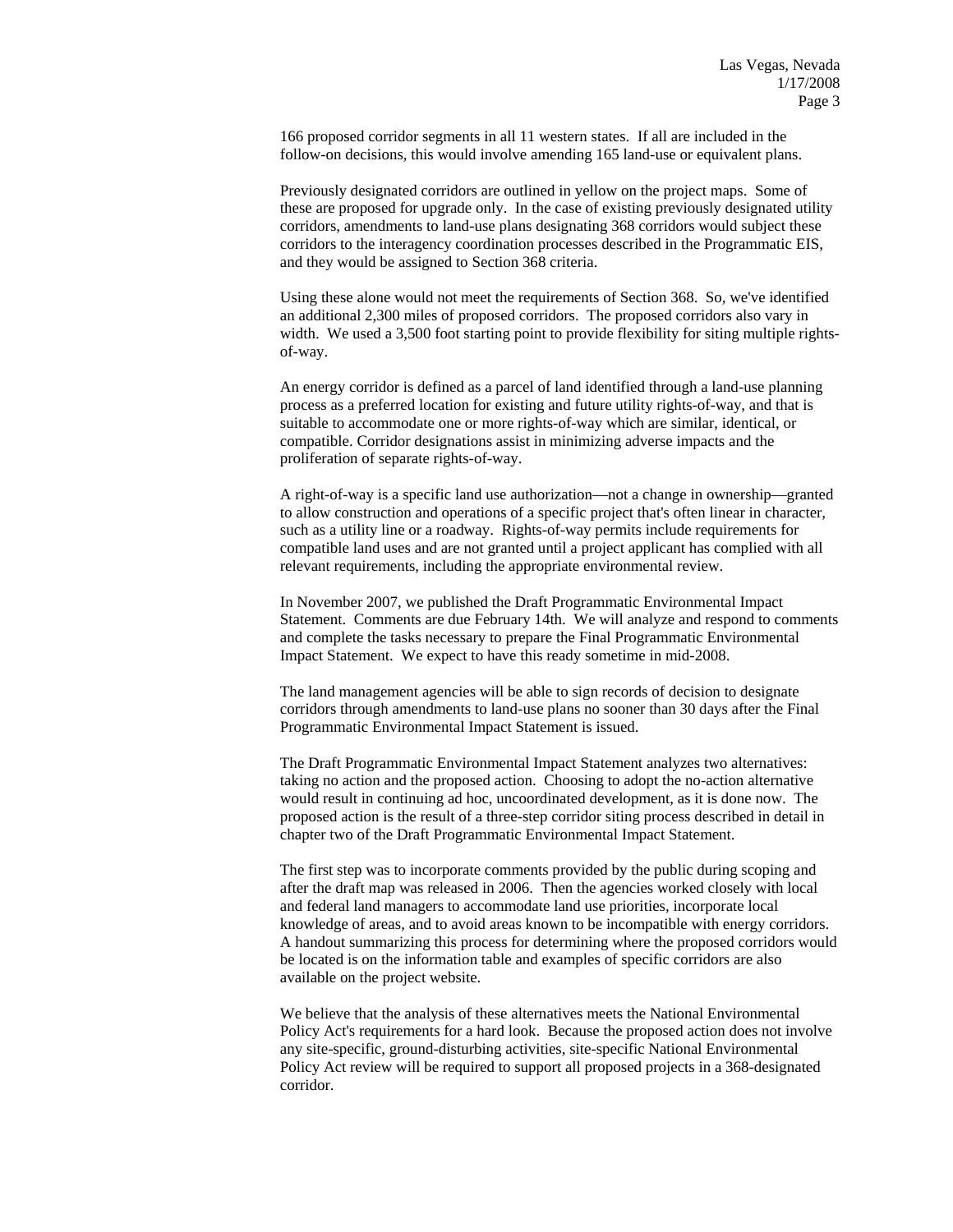|                 | And today, we don't know when and where these projects will be proposed by<br>applicants. As a result of this uncertainty, the environmental effects described in chapter<br>three of the Draft Programmatic Environmental Impact Statement are necessarily more<br>general than a site-specific analysis for a known project would be.                                                                                                                                                                                                                                 |
|-----------------|-------------------------------------------------------------------------------------------------------------------------------------------------------------------------------------------------------------------------------------------------------------------------------------------------------------------------------------------------------------------------------------------------------------------------------------------------------------------------------------------------------------------------------------------------------------------------|
|                 | Comments will be most useful if they are specific, include suggested changes or<br>methodologies, provide a rationale for your suggestion, and refer to the specific section<br>or page number of the Draft Programmatic Environmental Impact Statement.                                                                                                                                                                                                                                                                                                                |
|                 | Finally, we encourage you to submit comments via the project website. It's easy for you,<br>it speeds our ability to get comments into the database for analysis and up on the website<br>for public review, and it doesn't require stamps or envelopes.                                                                                                                                                                                                                                                                                                                |
|                 | I will call speakers in the order in which you registered. Please step up to the microphone<br>and clearly state your name and organization, if you're representing one, before making<br>your comments. Please limit your oral comments to seven minutes so that everyone who<br>wants to speak today may have a chance to be heard. I will advise you when you have 30<br>seconds left so you can wrap up.                                                                                                                                                            |
|                 | We will repeat this process until everyone who's registered to speak has had a chance to<br>provide comments. I'll then ask if anyone else wants to speak. After those people have<br>had a chance to speak we'll close the hearing and remind you of when comments are due<br>and how to submit them. If you're speaking from a prepared statement, please also leave<br>us a copy at the registration desk.                                                                                                                                                           |
|                 | While agency representatives won't be answering questions during the hearing, we'll stay<br>afterwards to discuss the Draft Programmatic Environmental Impact Statement with you.<br>If needed, we'll take a 15-minute break midway through our scheduled time.                                                                                                                                                                                                                                                                                                         |
|                 | If there are no questions on the process we'll use today, we'll now begin taking your<br>comments.                                                                                                                                                                                                                                                                                                                                                                                                                                                                      |
|                 | Our first speaker, Francis Cherry. Our second speaker will be William Belknap.                                                                                                                                                                                                                                                                                                                                                                                                                                                                                          |
| Francis Cherry: | Ready?                                                                                                                                                                                                                                                                                                                                                                                                                                                                                                                                                                  |
| Brian Mills:    | Yeah, go ahead.                                                                                                                                                                                                                                                                                                                                                                                                                                                                                                                                                         |
| Francis Cherry: | Good afternoon. My name is Frank Cherry. I'm an environmental specialist with Kern<br>River Gas Corporation located in Salt Lake City, Utah. Kern River Gas Transmission<br>Company is a subsidiary of MidAmerican Holding Company, and we do appreciate the<br>opportunity to be able to comment on this PEIS.                                                                                                                                                                                                                                                         |
|                 | Kern River respectfully submits these comments on issues that should be considered in<br>appropriation of the Final Programmatic Environmental Impact Statement and in the<br>designation of the corridors selection under Section 368 of the National Energy Policy<br>Act of 2005.                                                                                                                                                                                                                                                                                    |
|                 | Kern River owns and operates some 1,680 miles of interstate pipeline through the states<br>of Wyoming, Utah, Nevada and California. Kern River's pipeline system currently has<br>the design capacity of more than 1.7 billion cubic feet of gas per day, and is considered<br>critical energy infrastructure for the Western United States. For example, Kern River<br>delivers approximately 26 percent of the daily average demand of natural gas into the<br>state of California and 84 percent of the average daily demand of natural gas into<br>Southern Nevada. |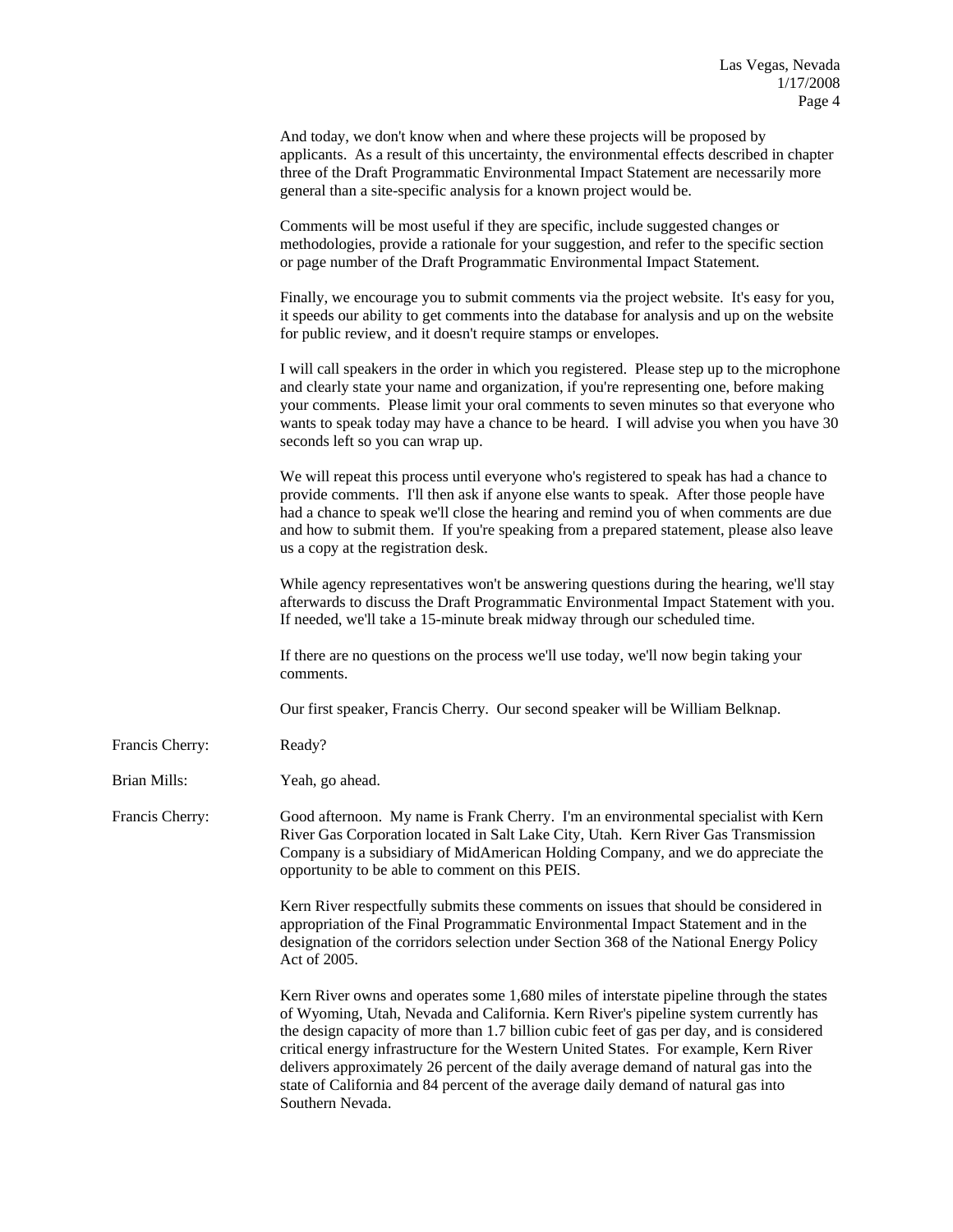On January 25th, 2007, the California Public Utilities Commission adopted an Interim Greenhouse Gas Emission Performance Standard in an effort to help mitigate climate change. This facility-based emission standard requires that all new long-term commitments for base-load generation that serve California consumers be with power plants that have emissions no greater than a combined cycle gas turbine plant. Kern River facilities are an essential component in meeting this standard.

 It is also Kern River's understanding that the state of Nevada is looking to expand the use of gas-fired electric generation plants to replace traditional coal fired plants. And it was recently announced in Utah that Rocky Mountain Power, the principal electric generator, was putting on hold the development of coal-fired generation plants due to the uncertainty of future emissions standards.

 It may be reasonably inferred from these developments that additional natural gas-fired electric generation facilities will be constructed in the market area of the Western United States in the coming years. Kern River feels strongly that, as transmission corridor designations are evaluated, consideration for transmission of fuel to power plants be given as high a priority for development as electric transmission lines. It is as difficult to locate and authorize the necessary fuel lines, be they oil or natural gas, as it is to authorize transmission lines inside or outside designated corridors, especially in congested areas.

Kern River applauds the authors of the West-Wide Corridor Study for assessing corridors using traditional multiple use principles. It is also gratifying to note that potential designation accommodate multiple facilities with a width sufficient for compatible use between multiple—excuse me—between multiple electric transmission lines and multiple pipelines.

Corridor widths, depending on the site-specific resource issues, should be sufficient to meet the expanding needs for energy transportation throughout the Western states. Narrow corridors may restrict the long-term energy supply growth. Corridors designated to mountain passes and other land obstacles need to be studied thoroughly and may need to be widened accordingly. Typical corridors through these land obstacles cannot support the same multiple use facilities as normal land terrain corridors, and eventually become bottlenecks for future facilities.

Corridor designations should also account for ancillary facilities associated with energy transmission. As an example, natural gas pipelines typically include compression facilities that require additional sites of approximately 25 acres each.

Kern River's analysis of the PEIS identified several distinct advantages to the designation of corridors as defined in the document. Some of these are that the West-Wide Corridor designation will amend all existing federal land-use plans to recognize these corridors. This action would significantly reduce the time and expense which would need to be invested in the current authorization process. Due to the predisposition in the land-use plans for projects within the corridors, this action would support a more timely and favorable decision field as a project is being analyzed.

Another major advantage is the linking of corridors to the different federal land units by a West-Wide designation that will allow the matching of corridor segments as they transcend each federal boundary. This is also important as contiguous states will now reflect common corridors rather than the previous situation where there is no recognition of designated corridors across any boundaries.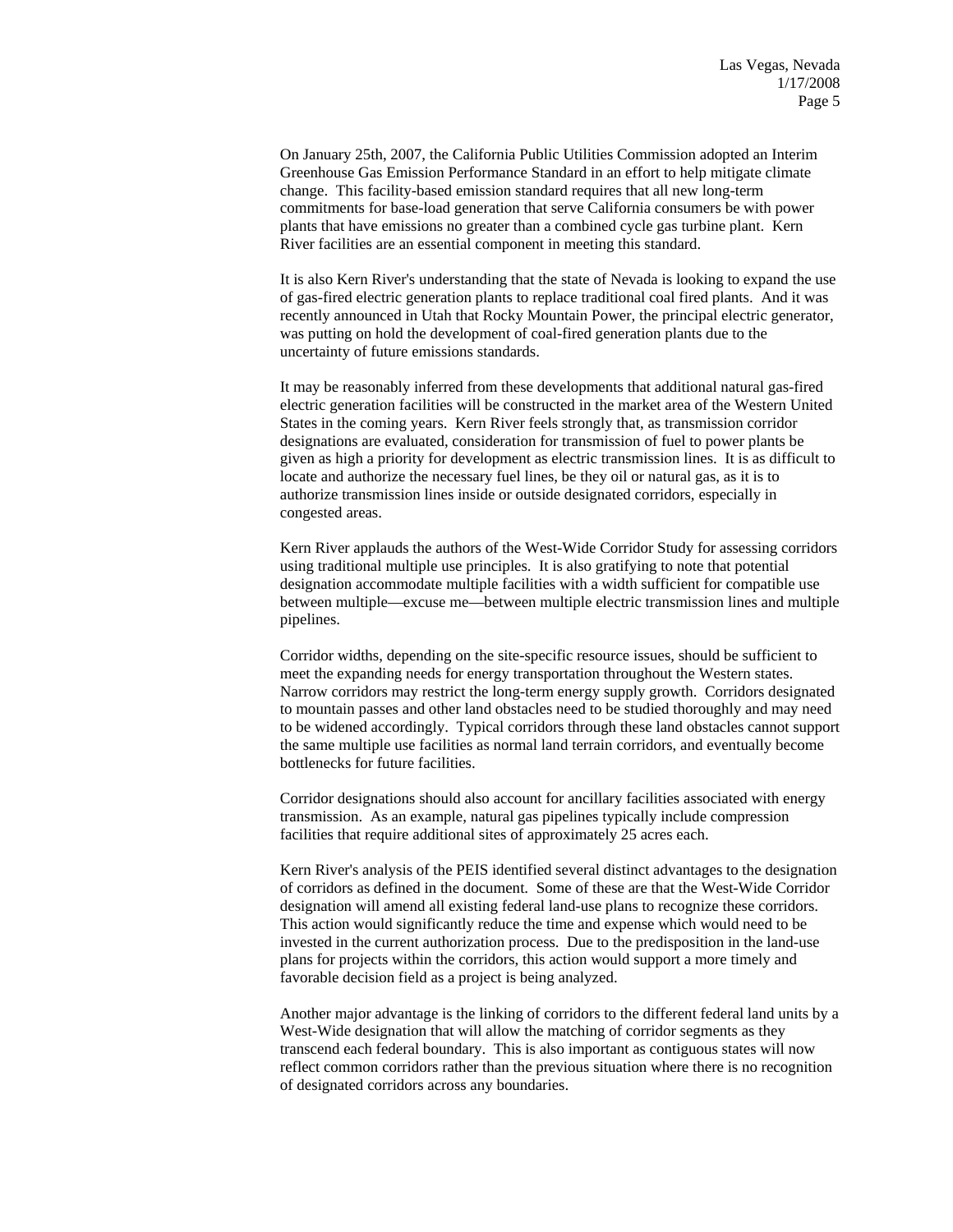It allows for uniform treatment of applications between different agencies and locations. It provides a single point of contact for each project within a corridor. And it reduces the number of NEPA alternatives and siting studies that would be required for projects identified within the designated corridors.

Kern River, however, also has several areas of concern that are specific to the PEIS itself, and feels that addressing these issues in a more specific manner would be beneficial not only to proponents of the projects within the future designated corridors, but also to those preparing documents and to the reviewers of specific proposals.

While the PEIS goes to great lengths to identify resource, species and issues, it does very little to cover specific mitigation remedies other than best management practices. It is not clear—it does not clear specific portions of potential corridors from encumbrances such as wilderness study areas, [unintelligible] study areas, or areas of critical environmental concern. Each of these areas would require additional analysis, some type of clearance and, in some cases, legislation to remove the barriers to placement of facilities in these areas, even though designated corridors pass through them.

The document and future designation does not delineate corridors on state and private lands. Non-designation of these lands leaves the project proponent with some uncertainty as to whether a project crossing a break in public land ownership has the ability to complete route planning and tie to the next corridor segment.

Although Kern River recognizes the difficulty of contiguous corridor delineations across all ownerships, it leaves the project proponents in a difficult position as routes are considered. While it is expected a project would receive expedited treatment within the designated corridor, there's uncertainty as to what will happen at the end of a public land corridor. Will a proponent be forced into other routing which will not allow connecting it to the next portion of the designated corridor on public land? Or worse, refusal by other landowners to the passage of a right-of-way, thus forcing abandonment of a designated corridors?

Concerns would also arise with the type of NEPA analysis required outside of designated corridors which could make the preparation of environmental documents extremely difficult.

While Kern River is pleased that our concerns submitted early in the scoping process were acknowledged, and further that a corridor around the east side of Las Vegas was identified, the PEIS in identifying the above-mentioned proposed corridor has the same traversing the Sunrise Mountain Instant Study Area. Although this study area already has two power lines traversing it, it appears that the designation does nothing to allow additional rights-of-way within the area. This may render this vitally important proposed corridor though a highly congested area useless unless resolution of the instant study area is attained or at least clarification is provided.

Many areas of the West are experiencing unprecedented growth. Urban growth and growth-related congestion inherently makes it difficult to locate major interstate energy systems. The designation and implementation of vital national energy corridors through this PEIS process need to be honored into the future as impacts from growth, industrial expansion, and recreational needs impact their effectiveness and reduce the carrying capacity.

The proposed route in the corridor does not designate corridors within the confines of the Salt Lake Valley. This creates problems transporting products from the highly productive gas fields of Southwest Wyoming into Eastern Utah to markets in Southern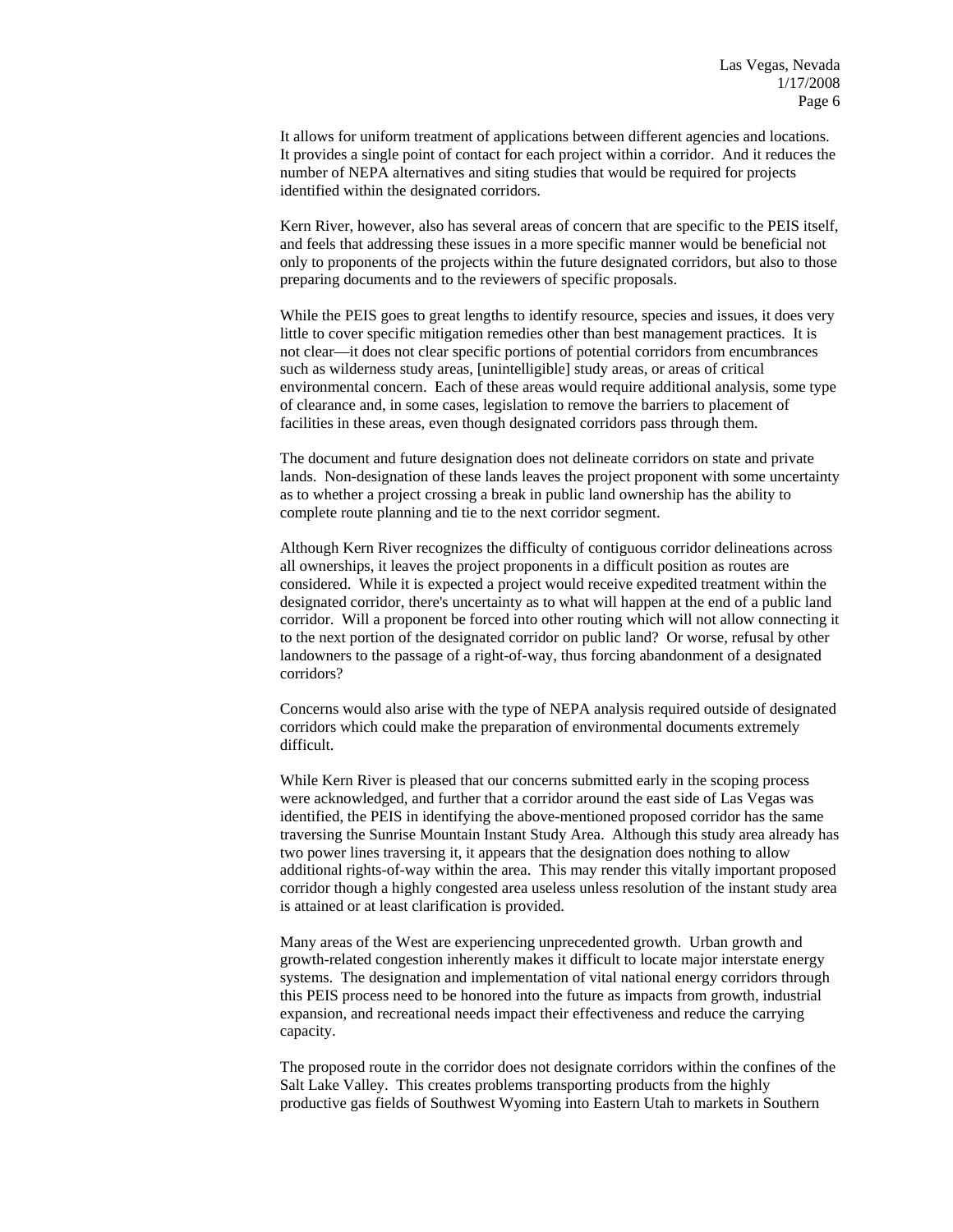|                     | Nevada and California. Around the Las Vegas area, the proposed designations do not<br>include the Northway McCullough Pass area south of Las Vegas, even though this pass<br>has existing transmission lines and approved rights-of-way, or pipelines already routed<br>through it, it would be advantageous to have both the north and the south McCullough<br>Pass areas designated as corridors for more flexibility in passage of the congested area.                                                                                                                                                          |
|---------------------|--------------------------------------------------------------------------------------------------------------------------------------------------------------------------------------------------------------------------------------------------------------------------------------------------------------------------------------------------------------------------------------------------------------------------------------------------------------------------------------------------------------------------------------------------------------------------------------------------------------------|
|                     | One specific area is on the California Segment 27-225 where the corridor designation<br>changes from a multiple classification to an electric-only classification. This area already<br>contains several gas pipelines and provides the only Southwest Utah, Las Vegas corridor.<br>Designation needs to—of the corridor needs to consider making this a modal effort.                                                                                                                                                                                                                                             |
|                     | Kern River supports the actions of the West-Wide Study team and has undertaken to date<br>-that they have undertaken to date and appreciates the immensity of the task before<br>them. We thank you for the comment—the opportunity to comment on the PEIS and<br>Kern River stands ready to answer any questions you might have later.                                                                                                                                                                                                                                                                            |
|                     | Thank you.                                                                                                                                                                                                                                                                                                                                                                                                                                                                                                                                                                                                         |
| <b>Brian Mills:</b> | Our next speaker is William Belknap followed by Patrick Clennan.                                                                                                                                                                                                                                                                                                                                                                                                                                                                                                                                                   |
| William Huggins:    | I'll be extremely brief. I have to go to work. And I appreciate Bill for letting me step in,<br>and for Mr. Mills for letting me kind of skip ahead in the process.                                                                                                                                                                                                                                                                                                                                                                                                                                                |
|                     | My name is Bill Huggins, William Huggins. I commented online. I just wanted to come<br>in here and just briefly add to what I commented on online, that I am a volunteer for a<br>couple of the wilderness organizations out here in Nevada. And a lot of us have<br>dedicated years of our lives to working for wilderness protections for public lands out<br>here. I spend a lot of time. I spend a lot of time in the Desert National Wildlife Refuge<br>and the Delamar Mountains.                                                                                                                            |
|                     | And we need to be specific in the Desert National Wildlife Refuge proposal, corridor<br>223-224, and 37-232. No way. That should never happen. And the Delamar and the<br>Meadow Valley area, corridor 232-233, no. Absolutely not. No opening of any<br>wilderness areas in this state to any energy corridors ever. Not just for the people who<br>spend time out there, but for the wildlife who that whole area is protected for. The desert<br>tortoise, the Bighorn Sheep and everything else out there. The essence of The Wilderness<br>Act is untrammeled, not touched by man. Leave it alone. Thank you. |
| William Belknap:    | I'm William Belknap from Boulder City. I'd like to speak to specific local impacts, a<br>hoped for approach, and the underlying assumptions behind the corridors.                                                                                                                                                                                                                                                                                                                                                                                                                                                  |
|                     | There are two local areas where proposed corridors would impact wilderness-or<br>proposed wilderness. Specifically, the 223-224 and 37-223 lines that are in the Desert<br>National Wildlife Refuge, and the 232-233 east line that impacts the Delamar Mountains<br>and Meadow Valley Range Wilderness areas. Wildlife refuge should be designation<br>enough to avoid placing power corridors.                                                                                                                                                                                                                   |
|                     | In addition, the U.S. Fish and Wildlife Service has found the Sheep Range, Fossil Elbow<br>and Gas Peak citizen-proposed wilderness areas in the Desert Refuge to be suitable for a<br>wilderness designation.                                                                                                                                                                                                                                                                                                                                                                                                     |
|                     | Where existing right-of-ways are being considered for future growth wetland and stream<br>crossings should be reassessed for environmental impacts. My experience in Washington<br>State was that culverts associated with existing power line right-of-ways all too often                                                                                                                                                                                                                                                                                                                                         |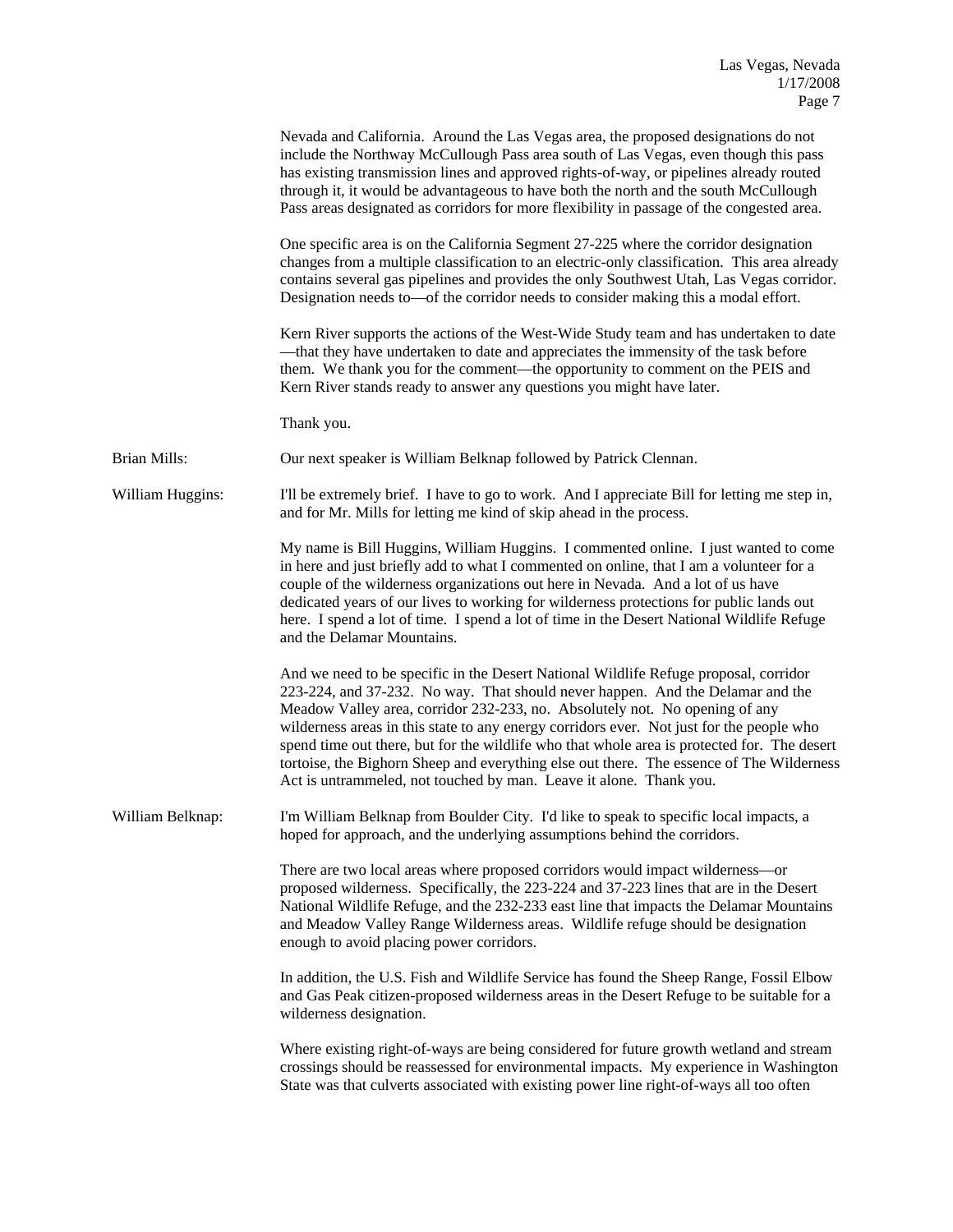created fish blockages. There should be the assumption that poorly-sited or implemented rights-of-way should be corrected when utilized for expansion.

 Expedited application and permitting, sharing of right-of-ways, these are obvious gains for society when the right-of-way should be built. The right-of-ways are necessarily appendages of power production facilities and planning for new ones implies the meeting forecasted energy needs and solutions to meet those. It appears that these proposed energy corridors would facilitate utilization of energy sources with high carbon and ground disturbance footprints to meet the needs that do not reflect the efficiencies of the future.

 It is my view that future energy corridors should not be planned with coal or other fossil fuel power plants in mind. It should not be long before such plants will no longer have a free ride to release carbon dioxide into the atmosphere. And when that occurs, they lose their cost advantage.

 Nuclear power is not viable due to the danger of its byproducts and lack of adequate long-term methods to contain them, and the value that they offer terrorists. They should not be part of the energy corridor planning.

 Long-range transmission of energy makes no sense for future needs that can be offset by increases in efficiency, conservation, and local renewable energy production.

 Planning for energy needs of future growth in the desert southwest looks especially tricky. The combination of increased new housing energy efficiency, appliance efficiency gains, distributed solar, wind and thermal energy production, and the inevitable collision of growth and water supply, means that forecasts dependent on current trends will be excessive.

 My hope is that the West-Wide Energy Corridor Draft Programmatic Environmental Impact Statement can avoid rejection by states and environmental groups, unlike its recent predecessor in the East. If it depends on fossil or nuclear fuel power plants, includes new incursions on wilderness or roadless areas, does not adequately account for reductions in future per capita energy use and regional population growth, then it's not likely to be accepted or will precipitate avoidable costly legal resistance.

Thank you.

Brian Mills: Patrick Clennan followed by xxxxx.

Patrick Clennan: Hello. My name is Patrick Clennan. You'll have to excuse me. As I get older, I can't see as well. And so, I'm going to have to read a lot of this rather than being extemporaneous. But first of all, thank you very much for giving me the opportunity for—to voice my concerns on this proposed energy corridor.

> This public hearing is about natural resources and about energy distribution. I don't know that much about energy distribution, but I do know a little bit about natural resources or resources in general, whether they are cultural or historic or economic, etc.

> The resource that doesn't get much press, in my opinion, is aesthetics. In other words, beauty, and that's the main reason I'm here today. I know that beauty is in the eyes of the beholder, but I've spent many days hiking, backpacking, mountain biking through the Desert National Wildlife Refuge. And I believe that the energy corridor would degrade the aesthetics of that area significantly.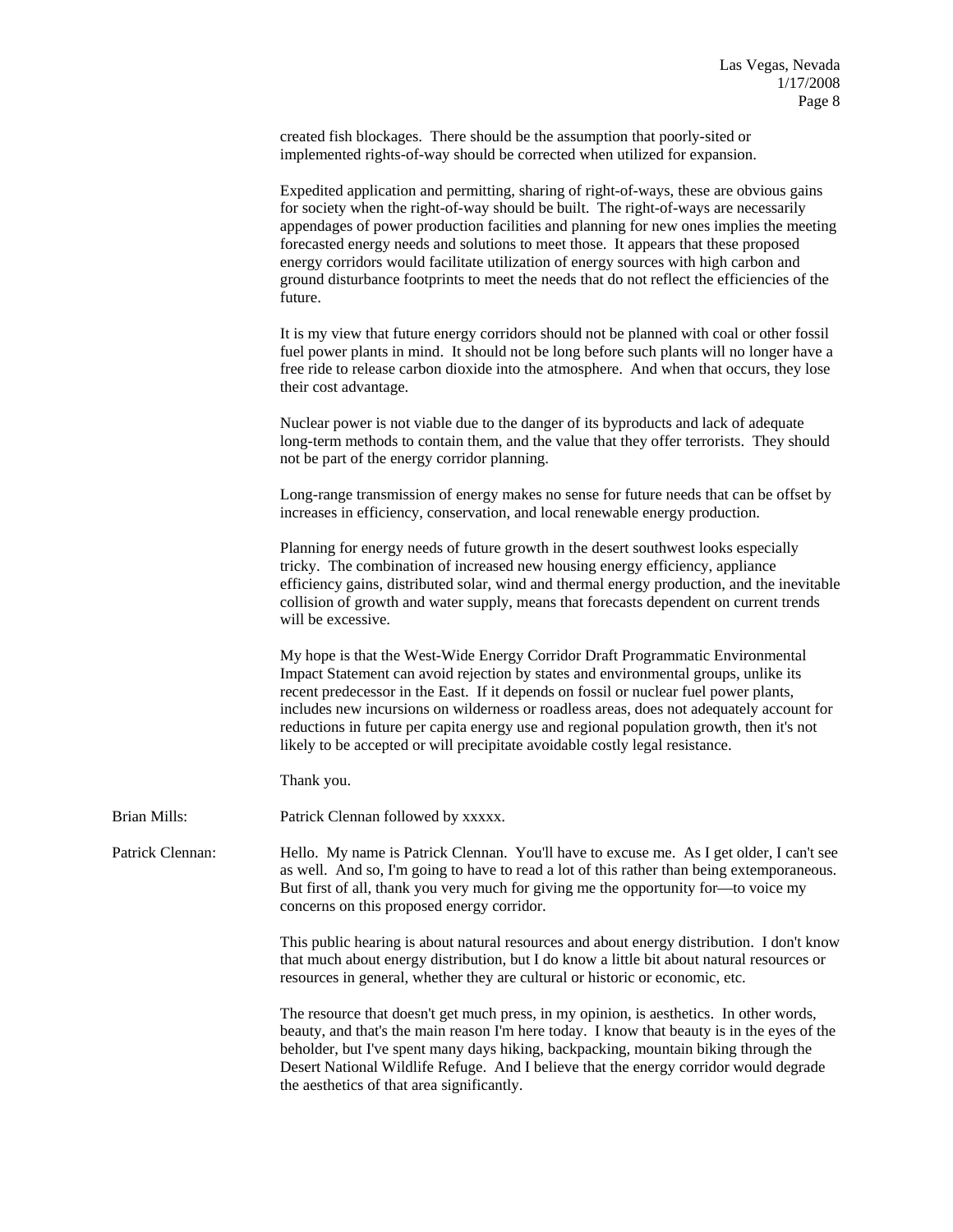|                | The beauty of that area must be preserved and protected. The sight of 100-foot support<br>structures and the latticework of power lines dominating the viewscape for tens of miles,<br>in my opinion, would greatly diminish the beauty and the sense of solitude that I enjoy<br>when I go to that area. I go there to escape Vegas; not to be immersed within it.                                                                                                                                                        |
|----------------|----------------------------------------------------------------------------------------------------------------------------------------------------------------------------------------------------------------------------------------------------------------------------------------------------------------------------------------------------------------------------------------------------------------------------------------------------------------------------------------------------------------------------|
|                | Judgments are based on perceptions and, often, perceptions are based on ignorance. Our<br>federal government would think twice about building an energy corridor through a<br>forested landscape, through a coastal environment, or a region dotted with lakes. And I<br>believe that is because, according to them back East, blue and green are beautiful and<br>brown is not. After all, they live in an area that is cool, foggy, cloudy, rainy, forested—<br>green in other words—with lots of rivers and lakes—blue. |
|                | But the landscape here in the Southwest is brown. And the people in power back East, in<br>my opinion, believe that brown is bad. It's not worthy. It's not worthy of being protected,<br>not worthy of preserving. It's useless. It doesn't have merit.                                                                                                                                                                                                                                                                   |
|                | Deserts are the Rodney Dangerfield of environments. They just don't get no respect.<br>And according to Washington, it is okay to defile and to degrade deserts. And if you<br>want proof of that, just think of Yucca Mountain.                                                                                                                                                                                                                                                                                           |
|                | Now, this is geographical prejudice based upon geographical ignorance. Please do not<br>build this energy corridor through the Desert National Wildlife Refuge.                                                                                                                                                                                                                                                                                                                                                            |
|                | Thank you very much.                                                                                                                                                                                                                                                                                                                                                                                                                                                                                                       |
| Brian Mills:   | xxxxx, followed by Arlo Stockham.                                                                                                                                                                                                                                                                                                                                                                                                                                                                                          |
| <b>XXXXX:</b>  | Hi. My name is xxxxx. And I would just like to have the agencies make this process<br>clear to the public with detailed maps and various alternatives. Without detailed maps,<br>we cannot accurately comment. And without alternatives, the public can only comment<br>on when we—on what we don't like about the proposed plan.                                                                                                                                                                                          |
|                | Thank you.                                                                                                                                                                                                                                                                                                                                                                                                                                                                                                                 |
| Brian Mills:   | Arlo Stockham, followed by Vanessa Gazipura.                                                                                                                                                                                                                                                                                                                                                                                                                                                                               |
| Arlo Stockham: | Good afternoon, everyone. Thank you for the opportunity to speak today. My name's<br>Arlo Stockham. I'm General Manager for Buckhorn, LLC. We own an 8,700 acre ranch<br>in Northern Nevada, roughly 30 minutes north of the city of Reno. There's no public<br>meeting up in the Reno area, so I'm down here speaking on our behalf.                                                                                                                                                                                      |
|                | Let me first say that we support the goals of this plan. We understand the need to have<br>electricity and other utility distribution systems, and the benefits of collocating and<br>preplanning those systems to avoid ad hoc corridor alignments.                                                                                                                                                                                                                                                                       |
|                | We do have some concerns specifically regarding the alignment of corridor number 15-<br>104. This corridor, as proposed, would substantially impact our property, traversing<br>through at least four miles of currently undisturbed lands. The corridor also traverses<br>significant miles of additional federal lands.                                                                                                                                                                                                  |
|                | But lastly, it appears to be an unnecessary corridor because there's an existing high-<br>voltage power line making the connection proposed by the corridor, through a much<br>shorter route that's already been through the detailed environmental review process.                                                                                                                                                                                                                                                        |
|                |                                                                                                                                                                                                                                                                                                                                                                                                                                                                                                                            |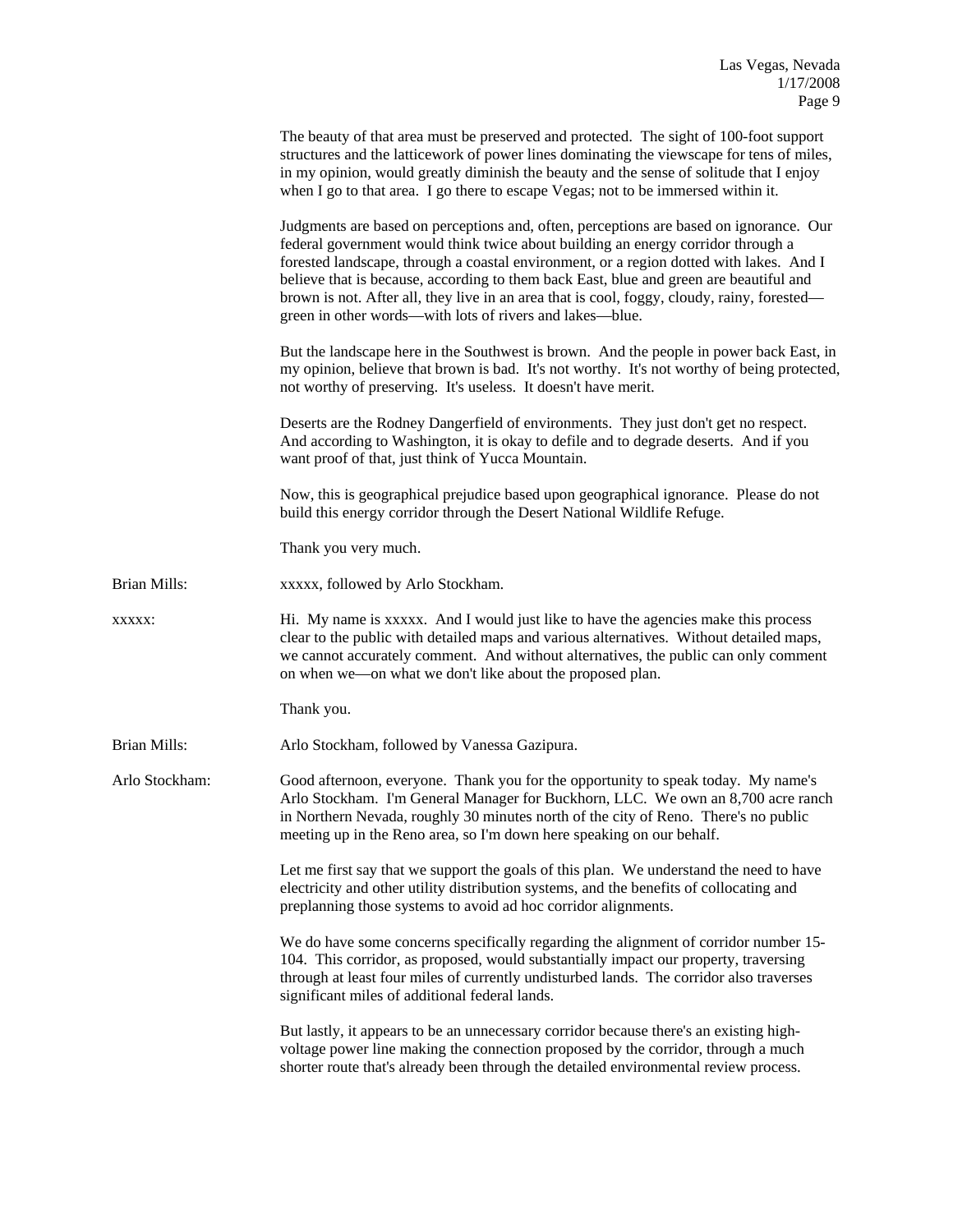|                     | If I could just spread out a map here so you can see graphically what I'm talking about.<br>The solid lines on this map are existing major utility corridors. The red is a 345-kV<br>electric distribution line traversing through the property. The purple, I believe it is, is the<br>natural gas pipeline and the blue is a water pipeline, all existing on the ground.                                                                                                       |
|---------------------|----------------------------------------------------------------------------------------------------------------------------------------------------------------------------------------------------------------------------------------------------------------------------------------------------------------------------------------------------------------------------------------------------------------------------------------------------------------------------------|
|                     | The proposed alignment of the corridor I'm referencing is shown in the dashed red line.<br>As you can see, it's substantially longer than the existing power line and it really severely<br>impacts our property, including very sensitive lands. We have [unintelligible], some<br>wetlands and high valley wildlife habitat.                                                                                                                                                   |
|                     | Also, this very recently came to my attention so I made a couple calls to see if anyone in<br>the Reno area was aware of this. It doesn't appear that many people are, including our<br>neighbors and including the regional planning agency, which is currently updating our<br>regional utility corridor plan.                                                                                                                                                                 |
|                     | So, with that, we respectfully recommend that you use existing corridors preferentially to<br>make these connections, and only establish new corridors where necessary.                                                                                                                                                                                                                                                                                                          |
|                     | We would also very much appreciate if there was a public meeting opportunity in the<br>Northwestern Nevada area.                                                                                                                                                                                                                                                                                                                                                                 |
|                     | Thank you.                                                                                                                                                                                                                                                                                                                                                                                                                                                                       |
| <b>Brian Mills:</b> | Vanessa--.                                                                                                                                                                                                                                                                                                                                                                                                                                                                       |
| Vanessa Gazipura:   | --Gazipura.                                                                                                                                                                                                                                                                                                                                                                                                                                                                      |
| <b>Brian Mills:</b> | Gazipura, yeah. Followed by Olaf Haldorsen.                                                                                                                                                                                                                                                                                                                                                                                                                                      |
| Vanessa Gazipura:   | Hi. My name is Vanessa Gazipura and I'm here as an interested citizen. I worked as a<br>geologist in the late '70s for Southern California Edison and I saw firsthand how some of<br>the decisions were made in selecting sites for power stations. The process involves many<br>departments with conflicting concerns and compromises are made. I believe that the<br>public should have some alternatives to choose from, and be a partner in the decision-<br>making process. |
|                     | There are many people who live in the desert and other parts of Nevada who do not see<br>the fragile beauty of this stark landscape. It doesn't all look the same. I've been lucky<br>enough to be—to see the Bighorn Sheep at close range in a wash. They are magnificent<br>animals. They and other species cannot just go into another part of the desert as<br>resources are very limited and many animals have a limited area where they can survive.                       |
|                     | We have the power to change these grids to fit our future needs, both for energy and<br>ecology, and keep our wildlife safe.                                                                                                                                                                                                                                                                                                                                                     |
|                     | Thank you.                                                                                                                                                                                                                                                                                                                                                                                                                                                                       |
| <b>Brian Mills:</b> | Olaf Haldorsen, followed by xxxxx.                                                                                                                                                                                                                                                                                                                                                                                                                                               |
| Olaf Haldorsen:     | Good afternoon. My name is Hal Haldorsen. My wife and I have lived in Las Vegas for<br>over 35 years and I am well aware of the growth in this community. But, I'm also<br>offended a little in the society and I want—I would like the, you know, the government<br>agencies involved to be co-stewards with us in regards to taking care of the land that's<br>been given to us to look after. Specifically, the Desert National Wildlife Range, the                           |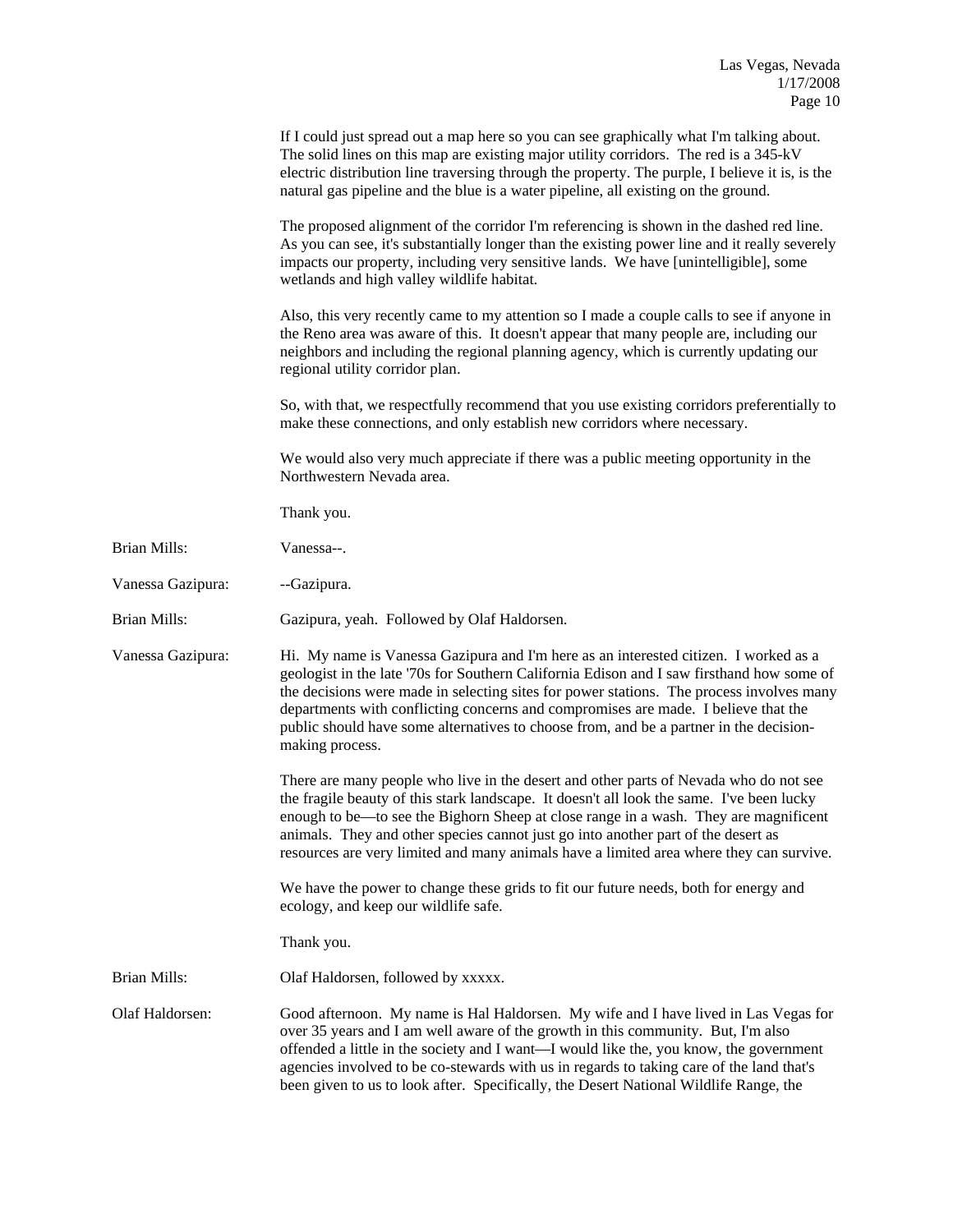Blackrock Desert, High Rock Canyon National Conservation areas are extremely sensitive areas and we wish those not to be disturbed if at all possible.

 And of course, the priority consideration should be given to access for renewable energy such as wind and solar. But, we—I would like to just say that I'm concerned about the use of the land and that we should take good care of it and hopefully the government agencies involved will be co-stewards with us in regards to the care of this land.

Thank you.

Brian Mills: xxxxx, followed by Walter Barbuck.

xxxxx: My name's xxxxx. I'm with the Mardian Ranch. The Mardians live here in Las Vegas, but they own 40,000 acres in Northwest Arizona. This—one of these corridors will cross their property. It's a checkerboard type land status, so it's every other section that this energy corridor passes through. I'm just going to make a couple of cursory comments and we will be giving written comments later.

> One comment is—I can't remember the exact words in NEPA, but these documents are supposed to be short, concise, and to the point. There's enough verbiage in this thing to choke a horse. And this makes it very difficult to analyze and figure out exactly what's being proposed.

> I want to read one item here on page ES-8: "The proposed designation of Section 368 energy corridors would not result in any direct impacts on the ground that may significantly affect the quality of the human environment." We take strong exception to that statement. I realize the way this is written that it's just supposedly addressing the impacts on federal land.

However, in a checkerboard land situation where—for instance, we own a lot of land that this—any power line or pipeline would have to cross, immediately when this designation is made then you've directly impacted our private land. Severely. For example, how would you sell a piece of private land if someone knew this energy corridor was in existence? It'd be almost impossible.

So, I just did a little quick calculation this morning. There's already a transmission line crossing the property. And there is a right-of-way in place that equals about 390 acres on our property. This right-of-way, if it's 3,500 foot in width, would add another 2,289 acres. In my opinion that's a taking, and it's a taking in the tune of about \$1.1 billion.

So, I just wanted to make those few comments. And we will be submitting additional comments later.

Brian Mills: Walter Barbuck, followed by Janeth Rowland.

Walter Barbuck: I am Walter Barbuck, a caring citizen who lives xxxxx. And I suggest that the no-action alternative be adopted for this energy corridor process for two reasons. One, with the complexity of this project, a figure quoted of the 62 percent that is gonna incorporate existing corridors is probably optimistic. And then ad hoc should be the only way to go.

> Sources of energy will change. There's a lot of trouble with coal. It's a big problem with global warming. And as our sources of energy change, there's no way this can be factored into a project like this. And nuclear energy, of course, there's no place to store it. Yucca Mountain is not viable. And that's just being kicked around.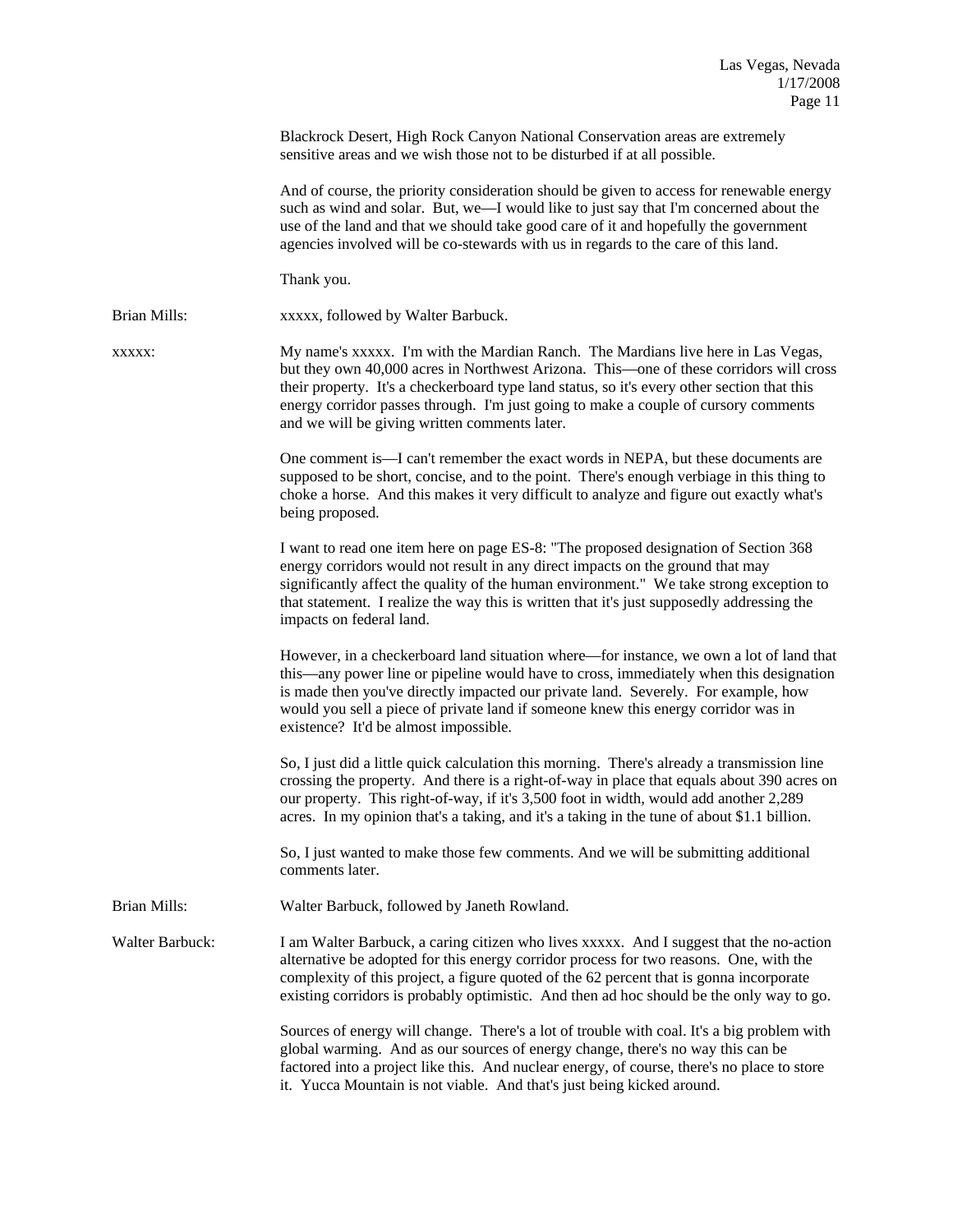And I have nothing else to say. I thank the agencies for letting me comment.

Brian Mills: Janeth, followed by Gary Vesperman.

Janeth Rowland: Hi. My name is Janeth Rowland. I'm a student and a trained [unintelligible] this state. And I would like to say that this proposal to put an energy corridor through the Desert Refuge is a bad idea for the people of Southern Nevada and the wildlife. It would destroy the wildlife habitat that the refuge was created for in the first place. And I would like the preservation of the Desert Bighorn Sheep and the beautiful habitats that we find here in Nevada.

> I also think that agencies need to make this process more transparent to the public and provide us with maps that we can actually see, and see the different alternatives that they are offering. And I think a that special [unintelligible] should be given to public lands. I think that the whole process should be avoided altogether, and definitely the Desert National Wildlife Refuge.

Thank you very much.

Brian Mills: Gary Vesperman.

Gary Vesperman: Hi, there. I'm Gary Vesperman, Chief Operating Officer and Director of Research for Blue Energy Corporation in Henderson.

> My comments are in two parts. One is, in regard to Nevada, two proposed corridors pass through or adjacent to the Desert National Wildlife Refuge. The Refuge is home to Desert Bighorn Sheep, as are the three wilderness areas, Delamar Mountain, Arrow Canyon and Meadow Valley which border the proposed corridor to the east of the Refuge in path to the Bighorn Sheep habitat and the refuge will likely impact the population in both the refuge and the wilderness areas. The refuge also provides habitat for the threatened Desert Tortoise, that the corridor is likely to harm as well.

> The proposed corridor also impacts the Fossil Elbow and Gas Mountain citizen proposed wilderness areas, both of which have been found by the U.S. Fish and Wildlife Service to be proposed a wilderness designation. To mitigate the impact from the corridor must be considered in conjunction with the developments already occurring such that all of the other land around the adjacent highways and proposed corridor to the east of the refuge that is not protected as wilderness, is already subject to intensive private development. Now, my comment refers to the other states, the other paths [unintelligible] the time being.

> The second part of my comment's a little more original. Let's see. The West-Wide Energy Corridor DEIS should authoritatively, honestly, and [unintelligible] consider the alternative of eliminating the need altogether for extensive energy corridors by fast-paced World War II Manhattan Project style research and development of decentralized electricity generation gas production.

> I have a number of energy-related documents that are posted on the internet. The 123 page fourth version of my compilation of energy invention suppression cases is available at several different websites, one of which is energysuppression.com. Out of my compilation, 95 energy invention suppression cases, various agencies of the United States government are accused of participating in 59 of these incidents.

 Furthermore, the U.S. Patent Office has unfairly discriminated against numerous energy inventions. The U.S. Patent Office even has classified—unjustly classified—secret, an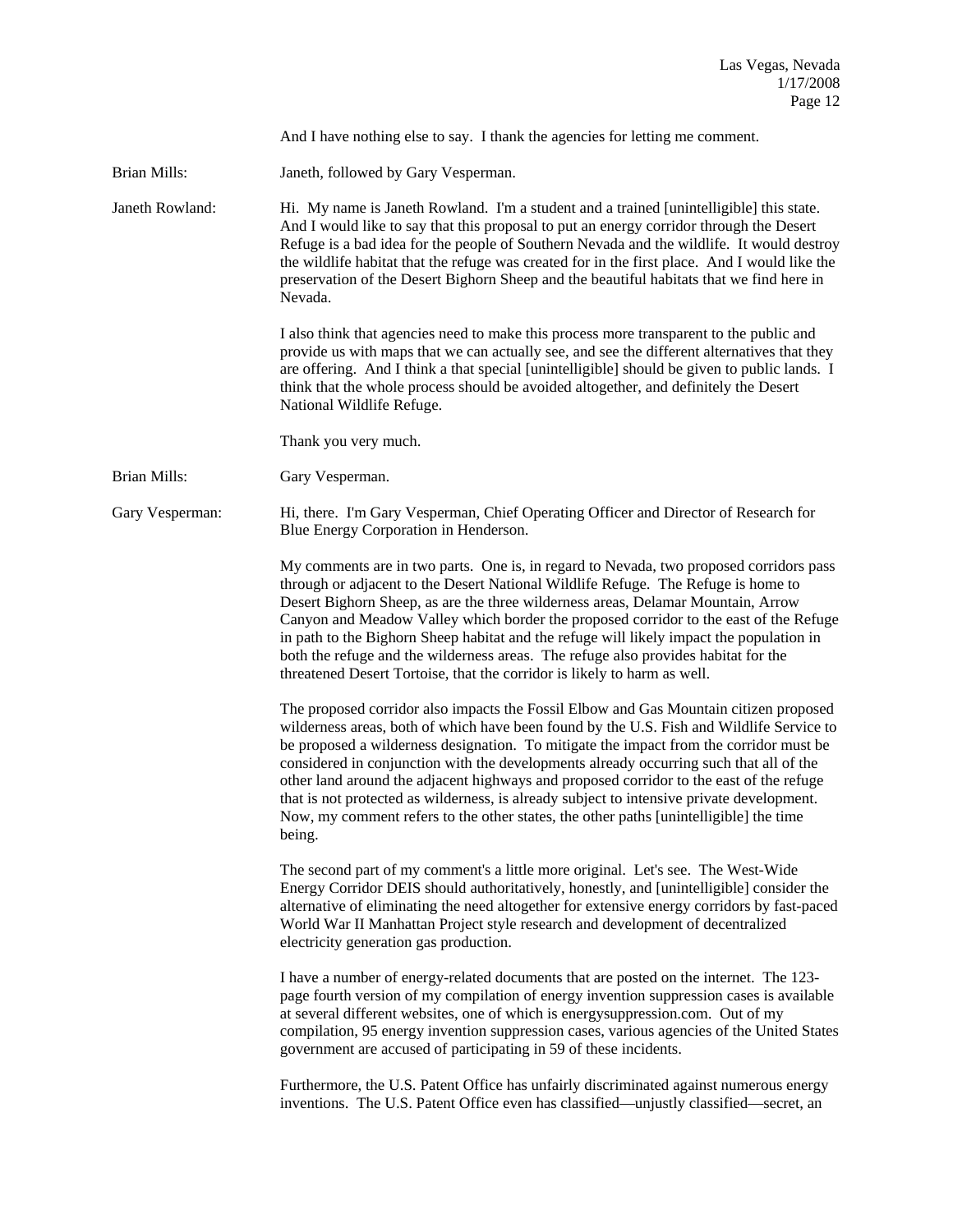|                   | unknown number of energy inventions among a total of 5,000 classified patents. It<br>seems reasonable to suggest as an alternative to 6,000 miles of energy corridors an end to<br>the U.S. government's ongoing viciously [unintelligible] suppression of new energy<br>inventions and declassification of energy—secret energy patents.                                                                                                                                                                                                                                                                                                                                                                                                                                                |
|-------------------|------------------------------------------------------------------------------------------------------------------------------------------------------------------------------------------------------------------------------------------------------------------------------------------------------------------------------------------------------------------------------------------------------------------------------------------------------------------------------------------------------------------------------------------------------------------------------------------------------------------------------------------------------------------------------------------------------------------------------------------------------------------------------------------|
|                   | I have a couple of minutes left?                                                                                                                                                                                                                                                                                                                                                                                                                                                                                                                                                                                                                                                                                                                                                         |
|                   | There are three or four other websites in which I have compiled summaries of various<br>energy inventions. An easy one for you to remember is www.iiic.be [that's in Germany].<br>And there's about two dozen different energy inventions on that particular website I've<br>described.                                                                                                                                                                                                                                                                                                                                                                                                                                                                                                  |
|                   | There's another one, Advanced Technology for [unintelligible] Project. That has about<br>four dozen different energy inventions.                                                                                                                                                                                                                                                                                                                                                                                                                                                                                                                                                                                                                                                         |
|                   | Last, but not least, I am a founding member of the New Energy Congress, a voluntary<br>organization of energy researchers. For over two years we have compiled—we have<br>been collecting new energy inventions. We have compiled a listing of the very best 100<br>energy inventions which are available. If you go to-if you do a search on Google, try<br>New Energy Congress.                                                                                                                                                                                                                                                                                                                                                                                                        |
|                   | Let me end by saying that it seems reasonable and cost effective to consider every single<br>one of these energy inventions as an alternative to designating a massive network of<br>6,000 miles of energy corridors through our beautiful Western land.                                                                                                                                                                                                                                                                                                                                                                                                                                                                                                                                 |
| Brian Mills:      | If there are no other speakers, I am now closing the hearing. We will be here and reopen<br>the hearing if anybody else comes in that would like to speak.                                                                                                                                                                                                                                                                                                                                                                                                                                                                                                                                                                                                                               |
| Melissa Campbell: | [Inaudible.]                                                                                                                                                                                                                                                                                                                                                                                                                                                                                                                                                                                                                                                                                                                                                                             |
| Brian Mills:      | Come on up. I don't have a paper, but that's all right.                                                                                                                                                                                                                                                                                                                                                                                                                                                                                                                                                                                                                                                                                                                                  |
| Melissa Campbell: | I'm kind of small. [Unintelligible.]                                                                                                                                                                                                                                                                                                                                                                                                                                                                                                                                                                                                                                                                                                                                                     |
|                   | Should I just introduce myself then, sir?                                                                                                                                                                                                                                                                                                                                                                                                                                                                                                                                                                                                                                                                                                                                                |
| Brian Mills:      | Yes.                                                                                                                                                                                                                                                                                                                                                                                                                                                                                                                                                                                                                                                                                                                                                                                     |
| Melissa Campbell: | Hi. I am Melissa Campbell. And I thank you today and I wish you a good afternoon.<br>I'm here to speak of a tomorrow that begins with today. These agencies would like us to<br>believe that this corridor, encompassing over 925,000 acres of Nevada soil, are beneficial<br>for us all. I ask what are the costs? Where are the technologies of today? Why would<br>we be willing to step backwards to use technology that would put this planet in peril<br>when we are in severe peril today?                                                                                                                                                                                                                                                                                        |
|                   | Conservation used to be the word of the day. Now, it is consume. Consume, consume,<br>consume. We are consumed by our greed. Why, instead of relying on electric cars,<br>which could be charged with solar energy, are we possessed with our inefficient, gas-<br>guzzling vehicles to the point of we must search around for the next source of crude oil<br>like a crack addict looking for his next fix? Why is a private company like Citizenry able<br>to compile a plan of leasing solar panels to the average citizen and bringing that energy<br>that the citizen uses, the excess, back in through net metering to us all, when the<br>government that has millions of dollars in budgeting allotment for technology research is<br>back using archaic methods of destruction? |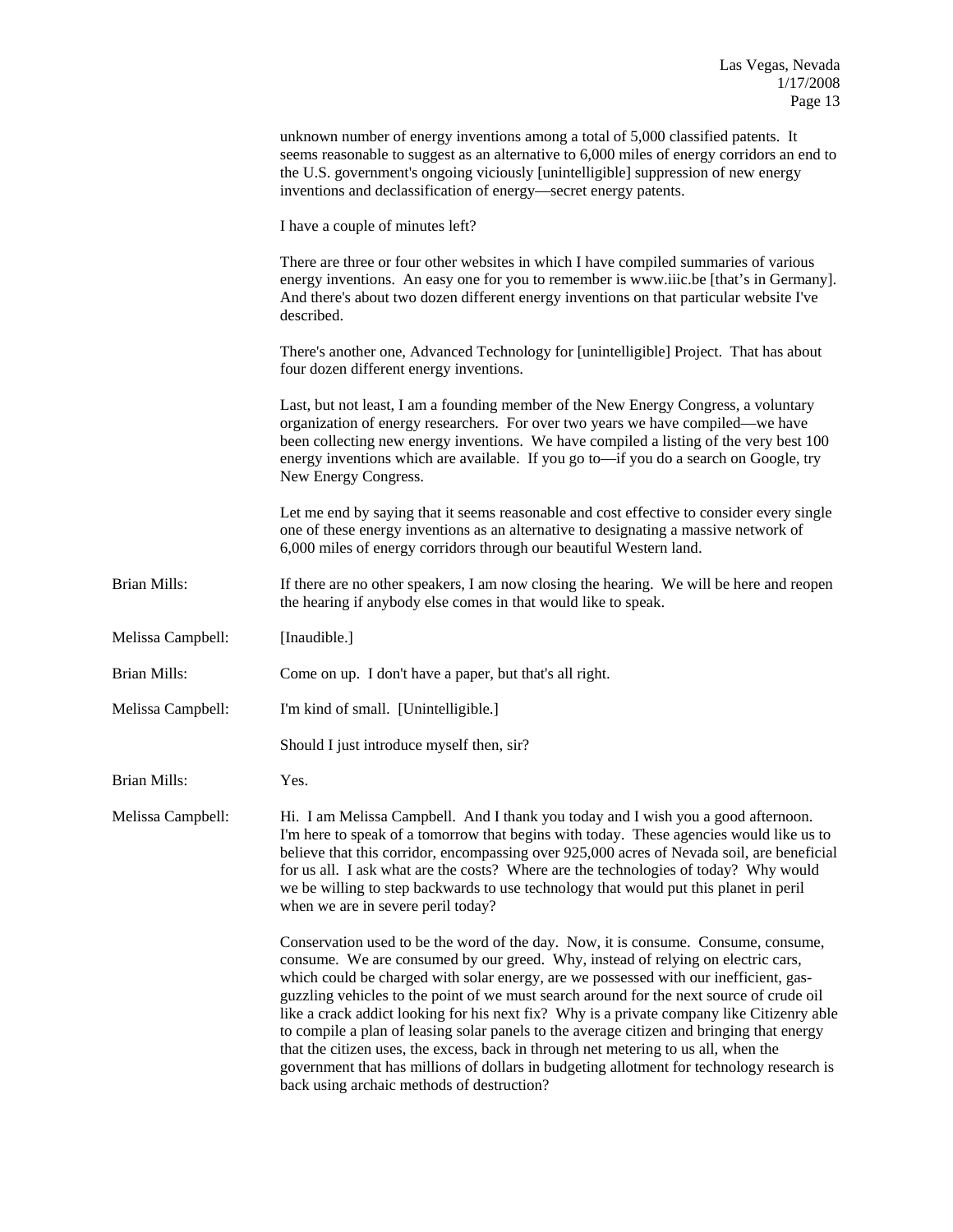|                     | FDR said, "A nation that destroys its soil destroys itself." This is one area we are<br>succeeding in greatly. We are hell-bent on tearing up and controlling every last bit of<br>land. There will be 11 states that will lose their most precious resources in some of the<br>most beautiful lands I've seen. Instead of taking our children to the north end of this<br>valley to show them the peace and the beauty and the power of creation, there could be at<br>the very least the constant hum and drone of power lines. Diversity lost, a raped, scarred<br>land that was forced to give sanctuary to foreign, grotesque entities which will terrorize<br>our very existence, our need for wild spaces, for clean water and soil.                                                   |
|---------------------|-----------------------------------------------------------------------------------------------------------------------------------------------------------------------------------------------------------------------------------------------------------------------------------------------------------------------------------------------------------------------------------------------------------------------------------------------------------------------------------------------------------------------------------------------------------------------------------------------------------------------------------------------------------------------------------------------------------------------------------------------------------------------------------------------|
|                     | The first time I heard the coal commercial on the radio I thought it was a spoof. I<br>laughed and wondered, they're really projecting coal for a clean America? I grew up in a<br>mining area. Is it clean? Mountains are topped, streams run red, yellow or green.<br>Watersheds are destroyed. Mudslides. And the community that I lived in suffers from<br>high rate of cancers, infertility and Alzheimer's. Is this what we want for our future?                                                                                                                                                                                                                                                                                                                                        |
|                     | I wish I could take you to some of my favorite places. A lot of them are now gone.<br>Parking lots, housing or shopping centers. Most of them—oh, I'm sorry—no longer the<br>sparkling crown jewels that we proclaimed here in this valley are here. Why? Because<br>progress and greed got into the way.                                                                                                                                                                                                                                                                                                                                                                                                                                                                                     |
|                     | It's time—sorry—it's time to stand up and say enough. This has to stop. Too much has<br>been lost and we cannot regain what we've lost. The Earth's precious places we cannot<br>rebuild. When a species is lost due to habitat, it cannot be revived. We cannot recreate<br>biodiversity and we cannot replace an ecosystem.                                                                                                                                                                                                                                                                                                                                                                                                                                                                 |
|                     | Remember, we are all connected in this web of life. Oil and coal are nonrenewable<br>resources. More importantly, so is water and so is soil. We can't survive without those.                                                                                                                                                                                                                                                                                                                                                                                                                                                                                                                                                                                                                 |
|                     | Wild places and nature keep us human. They keep us grounded. It is time to be<br>accountable and responsible to our future, not a slave of consumerism, waste, and greed.<br>For the good of the day. I plead with you that we should not approve this energy corridor<br>and we should promote conservation and preservation for our future plan of action. We<br>need long-term goals and solutions for the benefit of all life. Not a quick, cheap fix for<br>energy giants with high cost for the rest of our planet. I ask you, not for me, not for them,<br>but for those who will come after us, what legacy should we leave? What shall we have<br>to say to the future and what will the future say about their ancestors? Today, we are<br>responsible for all those in the future. |
|                     | Thank you.                                                                                                                                                                                                                                                                                                                                                                                                                                                                                                                                                                                                                                                                                                                                                                                    |
| Brian Mills:        | You'd like to speak, too? We've got to [inaudible]. Can you fill out one of these forms?<br>You did? They're somewhere else, then.                                                                                                                                                                                                                                                                                                                                                                                                                                                                                                                                                                                                                                                            |
|                     | All right. If—what's your name?                                                                                                                                                                                                                                                                                                                                                                                                                                                                                                                                                                                                                                                                                                                                                               |
| <b>Bob Fertek:</b>  | Bob Furtek.                                                                                                                                                                                                                                                                                                                                                                                                                                                                                                                                                                                                                                                                                                                                                                                   |
| <b>Brian Mills:</b> | $Bob$ -?                                                                                                                                                                                                                                                                                                                                                                                                                                                                                                                                                                                                                                                                                                                                                                                      |
| <b>Bob Furtek:</b>  | Furtek.                                                                                                                                                                                                                                                                                                                                                                                                                                                                                                                                                                                                                                                                                                                                                                                       |

Brian Mills: Bob Furtek, followed by Vaughn Lawrence.

Bob Furtek: I am Bob Furtek and I'm here as a citizen. Special or sensitive public lands need to be avoided altogether. Such areas include the Desert National Wildlife Refuge, the Delamar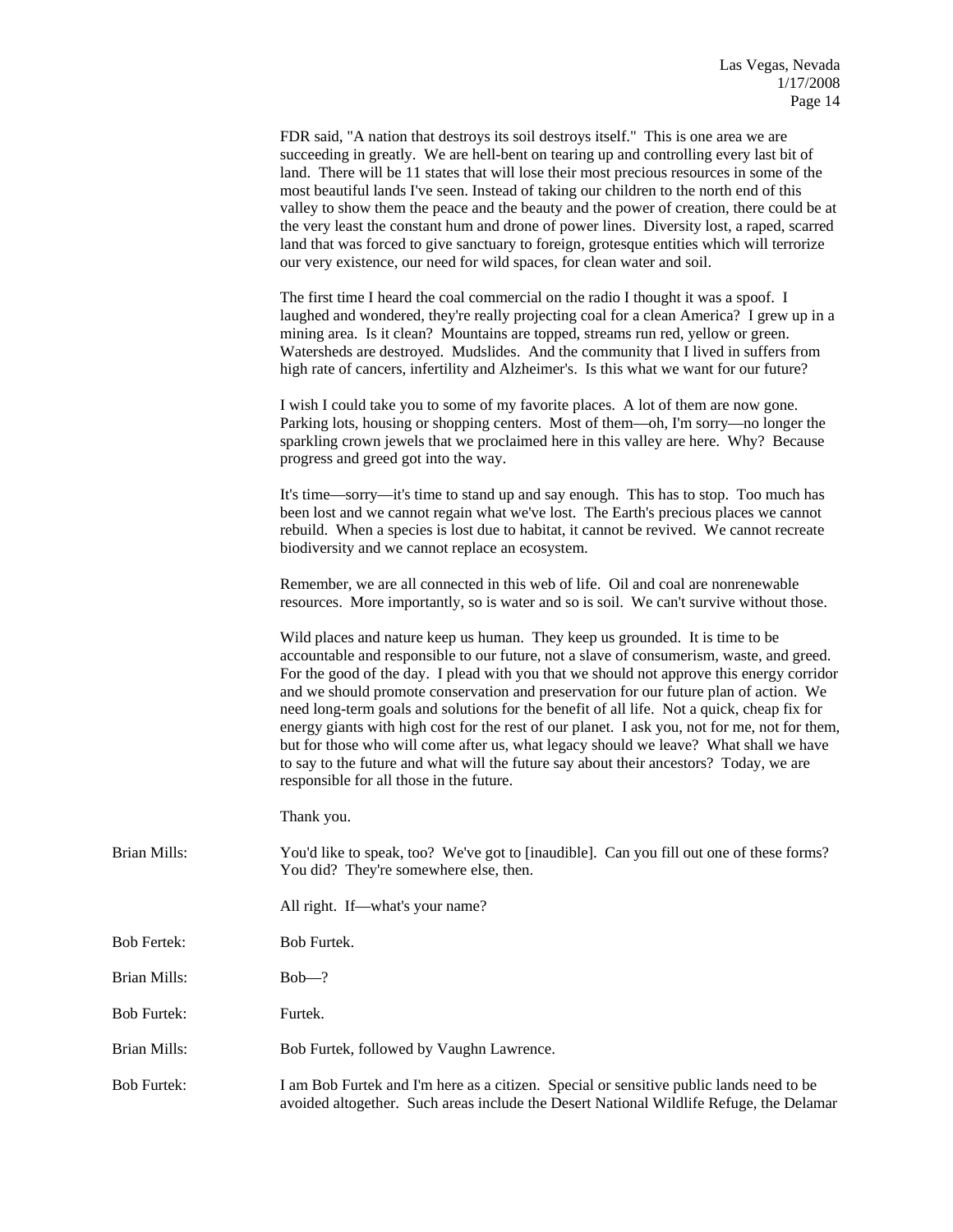|                  | Mountains Wilderness Area, and the Meadow Valley Range Wilderness Area. The<br>corridors will fragment the habitat of the threatened Desert Tortoise and the Desert<br>Bighorn Sheep. So, I just say that wildlife habitat suffers from roads and power lines.<br>The Desert National Wildlife Refuge is a wildlife refuge; not a power corridor.                                                                                                                                 |
|------------------|-----------------------------------------------------------------------------------------------------------------------------------------------------------------------------------------------------------------------------------------------------------------------------------------------------------------------------------------------------------------------------------------------------------------------------------------------------------------------------------|
|                  | Thank you.                                                                                                                                                                                                                                                                                                                                                                                                                                                                        |
| Brian Mills:     | Vaughn Lawrence.                                                                                                                                                                                                                                                                                                                                                                                                                                                                  |
| Vaughn Lawrence: | Hi. I'm speaking as a concerned citizen as well. I didn't prepare a fancy speech or<br>anything so I'll just be a couple minutes.                                                                                                                                                                                                                                                                                                                                                 |
|                  | But, I feel this is—the energy corridor is wrong for a couple reasons. One, of course, is<br>that we have good reliable sources of energy that have been around for a couple thousand<br>years. And luckily, due to good technology, we've found good ways to harness that<br>energy and make it efficient, namely solar and wind energy. And Nevada has abundant<br>resources to make that type of energy useful here.                                                           |
|                  | The other reasons is that, I came to Vegas not for the fancy casinos and a lot of the other<br>reasons people come to Vegas. I came to Vegas because I can go an hour in any<br>direction, or less, and see beautiful landscape and wildlife. And I've been hiking in this<br>area for years and I love it. And the Desert Wildlife Refuge is one place where I love to<br>be. And I think the energy corridor, obviously, would destroy that and there's other ways<br>to do it. |
|                  | Thanks.                                                                                                                                                                                                                                                                                                                                                                                                                                                                           |
| Brian Mills:     | Are there any other—another speaker. Okay. Please state your name.                                                                                                                                                                                                                                                                                                                                                                                                                |
| Hermi Hiatt:     | I wasn't going to speak today, but I have to say something anyway. I'm Hermi Hiatt. I'm<br>a board member of Friends of Nevada Wilderness, and also other conservation<br>organizations. And my comments that I'm gonna be submitting will be mostly talking<br>about the cumulative impacts and also some of the resources. Because I'm really<br>concerned that these corridors kind of disregard all the resources on the ground.                                              |
|                  | My main comment I want to make today is, I was at a meeting this morning on solar<br>energy. And I just couldn't believe the maps I was looking at. We're gonna be seeing<br>Nevada as total ground cover of solar energy, wind energy, and the energy corridors. And<br>I just want you to know that. You've gotta find a map to look at this. It's just awful.                                                                                                                  |
|                  | Clark County, Nye County, so many projects. I think a total of like—God, I hope I get<br>the numbers right—25 solar projects or something. And then there are a ton of wind<br>projects, again in Clark County. Also in around Reno area. So basically, Nevada is<br>gonna be covered with all this. Is that what we really want? I think we need to propose<br>the no-action alternative.                                                                                        |
|                  | Thanks.                                                                                                                                                                                                                                                                                                                                                                                                                                                                           |
| Brian Mills:     | Anyone else like to speak? Okay. If there are no other speakers I'm now gonna close the<br>hearing. We will reopen the hearing if there are additional speakers.                                                                                                                                                                                                                                                                                                                  |
|                  | Thank you for joining us today to provide oral comments on the Draft Programmatic<br>Environmental Impact Statement. Comments on the Draft are due February 14th and<br>may be submitted online via the project website, by mail, or by fax. All comments<br>received by February 14th will be considered in preparing the Final Programmatic                                                                                                                                     |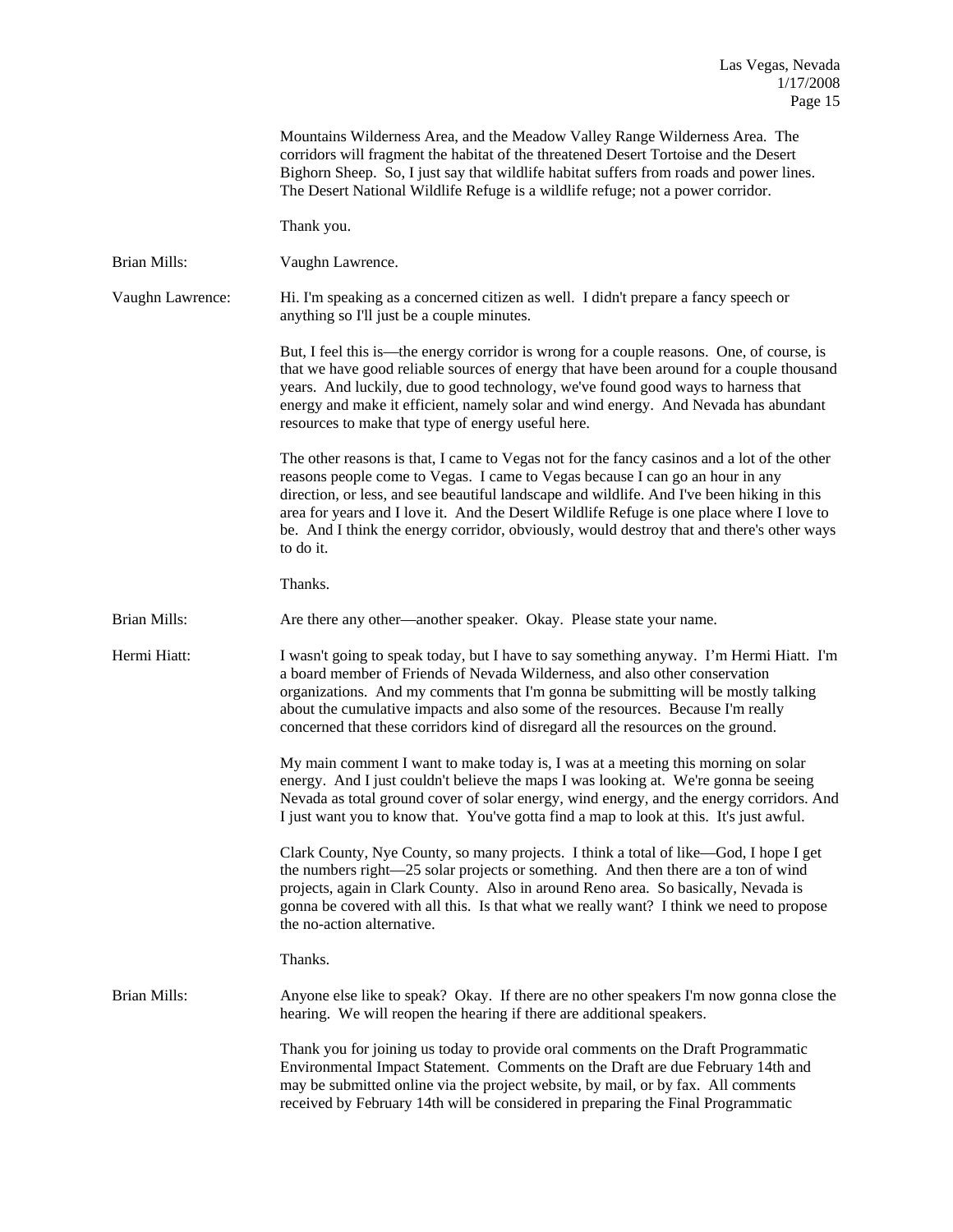Environmental Impact Statement. Comments submitted after February 14th will be considered to the degree possible.

 Again, thank you for your attention and we'll now stay around to discuss and answer questions with the [unintelligible] folks.

Brian Mills: Kayrene Williams would like to speak.

Kayrene Williams: I've never done anything like this before, but I think it's time that citizens need to get more involved. And it's kind of scary being up here. I'm already breaking a sweat.

> But, I think the most important thing is just to be heard, to let people—all of you k now that there are people out there interested, maybe a little afraid to speak up, but interested. And I think one of the strongest points that needs to be made is the agencies need to get the information out there to the public, make it more transparent so that people know exactly what we're dealing with. People don't know that we have alternatives, but I know that we do. And people need to be told.

> Another very close thing to my heart is the public lands. I spend a lot of time myself there. And I'm very well aware of people from all over the world that visit these areas, how vital they are, the animals, nature, the eco-balance. It is all so important. All of you know it, too, I know. And something needs to be done to protect that. And it would be a really, really bad idea for the corridors to be running through these areas and disrupt the beauty and the life that is being held there.

I think that's good. Thank you. Thank you.

Brian Mills: Thank you. We have some water in the back.

 Thank you very much. I'm now gonna close the hearing again until somebody else wants to speak. Thank you.

## **Las Vegas, Nevada, January 17, 2008, 6:00 p.m.-8:00 p.m.**

Brian Mills: Good evening. Thank you for joining us for a public hearing on the Draft Programmatic Environmental Impact Statement for Designating Energy Corridors on Federal Lands in the West. I'm Brian Mills from the Department of Energy. I'll serve as today's hearing officer.

> Before we begin the formal hearing, Angie Lara, the Associate Field Manager here in Las Vegas, will make a brief opening statement.

But first, if you haven't signed in or let us know that you want to speak at this meeting, you can do so right now at the registration desk.

Restrooms are located to the left outside the meeting room. In the event of a fire or other alarm, please take your personal belongings with you and evacuate the building as quickly, quietly and safely as possible.

With us today, representing the federal interagency team managing this work, are Kate Winthrop of the BLM and Bob Cunningham of the Forest Service. After we're finished taking your comments, we'll stay around to answer any questions you might have.

Now, I'll turn the mic over to Angie.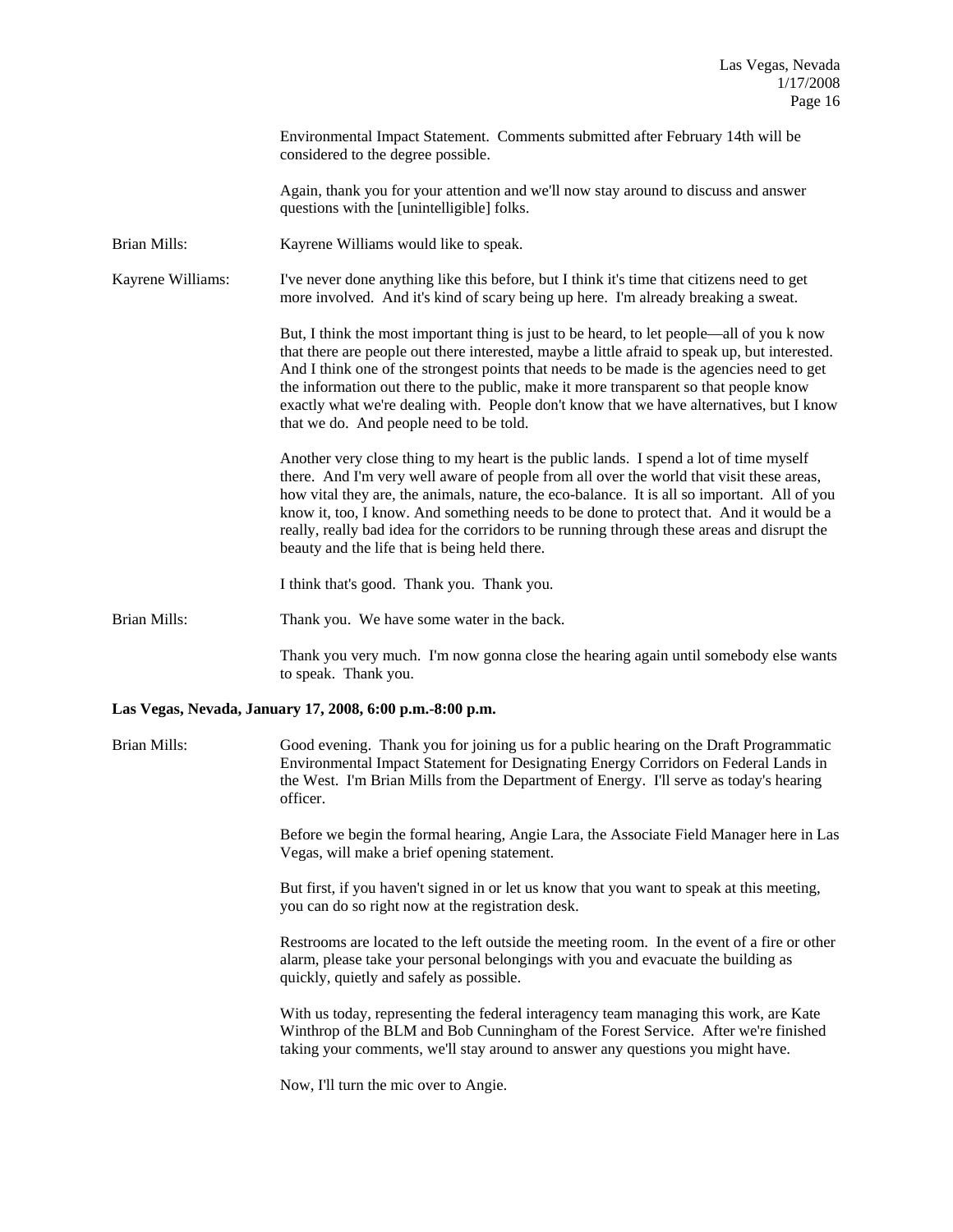|                     | Uh-oh. You're up.                                                                                                                                                                                                                                                                                                                                                                                                                                                                                      |
|---------------------|--------------------------------------------------------------------------------------------------------------------------------------------------------------------------------------------------------------------------------------------------------------------------------------------------------------------------------------------------------------------------------------------------------------------------------------------------------------------------------------------------------|
| Angie Lara:         | I only had five [unintelligible].                                                                                                                                                                                                                                                                                                                                                                                                                                                                      |
|                     | Good evening, everyone. Sorry I held up the show.                                                                                                                                                                                                                                                                                                                                                                                                                                                      |
|                     | I want to thank you all for coming to give your comments on the Draft Programmatic<br>Environmental Impact Statement for the Designation of Energy Transport Corridors on<br>Federal Lands in the West. I'm Angie Lara, Associate Field Manager of the BLM, Las<br>Vegas Field Office.                                                                                                                                                                                                                 |
|                     | In a few moments you'll hear a brief presentation about the document which the<br>Departments of Interior, Energy and Agriculture are preparing to meet requirements in<br>the Energy Policy Act of 2005.                                                                                                                                                                                                                                                                                              |
|                     | Currently, applications for rights-of-way to cross federal lands with pipelines or electric<br>transmission infrastructure are considered on a case-by-case basis, without much<br>coordination among the various federal agencies whose lands are often involved in<br>projects that transport energy across long distances.                                                                                                                                                                          |
|                     | In 2005, Congress directed federal agencies to address this situation by designating<br>energy transport corridors, and also performing necessary reviews of the environmental<br>impacts of designation. A Programmatic EIS, developed under the National<br>Environmental Policy Act, NEPA, represents that environmental review. It is important<br>to note that another round of site-specific NEPA analysis will be completed for each<br>project proposed for location in a designated corridor. |
|                     | The Department of Energy, the Bureau of Land Management and the U.S. Forest Service<br>developed the corridor locations proposed in the Draft PEIS using a three-step process,<br>which is detailed in the document, in a handout available on the information table, and<br>which the presentation will also describe.                                                                                                                                                                                |
|                     | In essence, tonight's hearing represents step four in that process. Public comments will<br>help the agencies further refine the locations of corridors so that important goals of the<br>projects are met, balancing the need to improve energy delivery in the West with our<br>responsibility to protect the many resources found on federal lands.                                                                                                                                                 |
|                     | From the beginning, the agencies have been committed to this strategy, and your<br>comments will be valuable in helping to ensure that it is carried through to the end of this<br>planning effort.                                                                                                                                                                                                                                                                                                    |
|                     | Representatives from DOE, BLM and the Forest Service are here to receive your<br>comments. And on behalf of all three agencies, thank you again for your interest and<br>participation.                                                                                                                                                                                                                                                                                                                |
| <b>Brian Mills:</b> | Thank you, Angie.                                                                                                                                                                                                                                                                                                                                                                                                                                                                                      |
|                     | We are here to receive your oral comments on the Draft Programmatic Environmental<br>Impact Statement. You can also submit comments via the project website, by fax, or by<br>mail.                                                                                                                                                                                                                                                                                                                    |
|                     | This hearing is being webcast and transcribed, so speakers are asked to speak clearly and<br>distinctly into the microphone. If you're having trouble hearing a speaker in the room,<br>please signal me. I'll advise the speaker accordingly. After everyone who wishes to<br>comment has spoken, I'll close the hearing.                                                                                                                                                                             |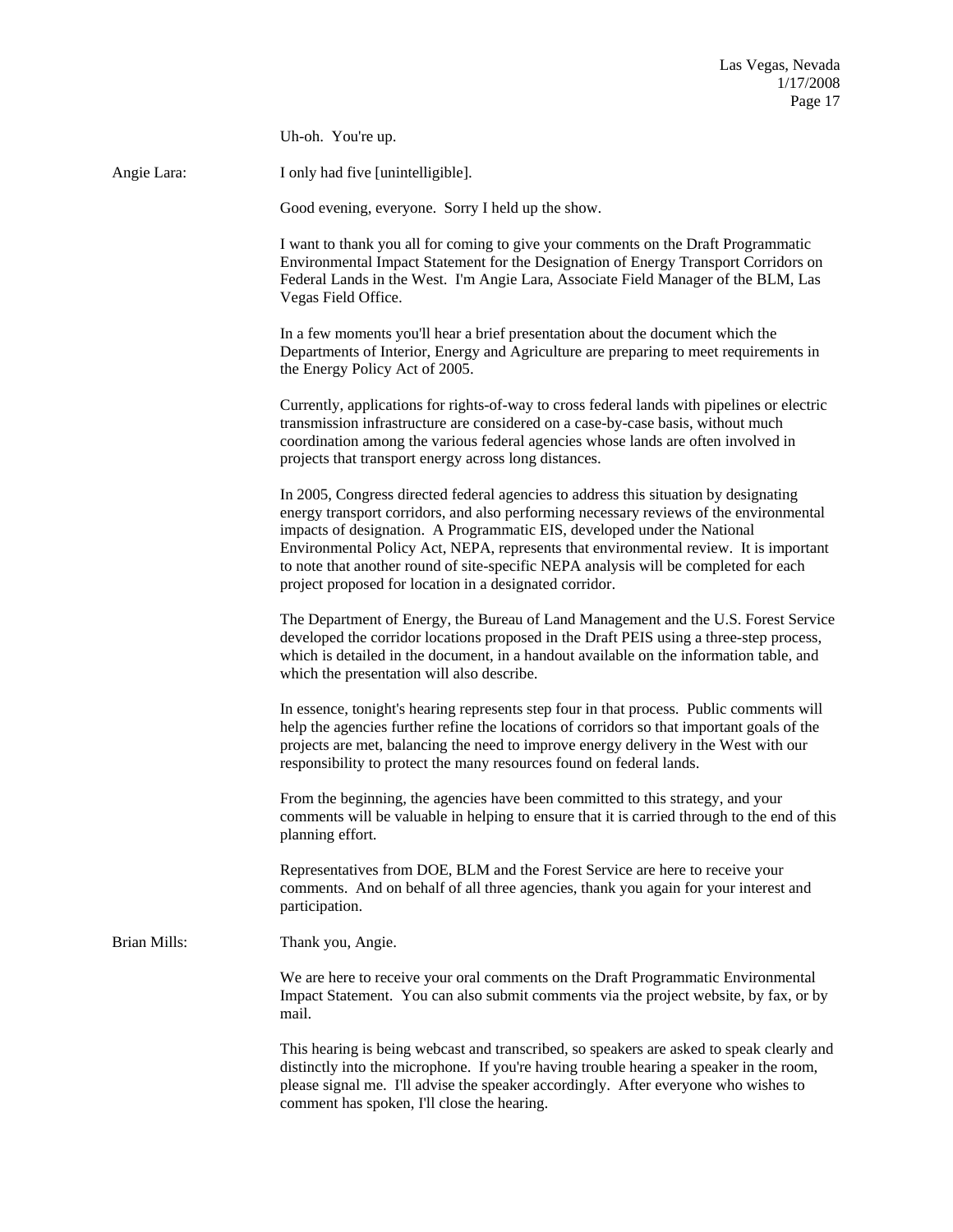So far, we have one person who's requested to speak to this issue tonight. You will have —it says 10 minutes, but whatever—to make your presentation.

 This hearing is to take comments on the Draft Programmatic Environmental Impact Statement prepared in response to direction given by Congress to five federal agencies: Energy, Agriculture, Interior, Commerce and Defense. Section 368 directs the Secretaries to designate corridors for oil, gas, hydrogen pipe and electric transmission lines on federal land in 11 western states; perform necessary environmental review; incorporate these designations into land use, land management or equivalent plans. A separate and distinct public process is expected to begin later this year to identify corridors in the other 39 states.

 The statute requires that when the Secretaries designate these corridors, they must specify the corridor center line, width, and compatible uses. Congress also directed the Secretaries to take into account the need for electric transmission facilities to improve reliability, relieve congestion, and enhance the capacity of the national grid to deliver electricity.

 The Draft Programmatic Environmental Impact Statement proposes designating more than 6,000 miles of corridors.: 62 percent would incorporate existing locally-designated corridors and/or rights-of-way, 86 percent would be on BLM land, and 11 percent on Forest Service land. The Draft Programmatic Environmental Impact Statement identifies 166 proposed corridor segments in all 11 states. If all are included in the follow-on decisions, this would involve amending 165 land use or equivalent plans.

 Previously designated corridors are outlined in yellow on the project maps. Some of these are proposed for upgrade only. In the case of existing previously designated utility corridors, amendments to land-use plans designating 368 corridors would subject these corridors to the interagency coordination process described in the Programmatic Environmental Impact Statement and they would be assigned Section 368 criteria.

 Using these alone would not meet the requirements of Section 368. So, we've identified an additional 2,300 miles of proposed corridors. The proposed corridors also vary in width. We used a 3,500 foot starting point to provide flexibility for siting multiple rightsof-way.

 An energy corridor is defined as a parcel of land identified through a land-use planning process as a preferred location for existing and future utility rights-of-way, and that is suitable to accommodate one or more rights-of-way which are similar, identical, or compatible. Corridor designations assist in minimizing adverse impacts and the proliferation of separate rights-of-way.

 A right-of-way is a specific land use authorization—not a change in ownership—granted to allow construction and operation of a specific project that's often linear in character, such as utility line or roadway. Rights-of-way permits include requirements for compatible land uses, and are not granted until a project applicant has complied with all relevant requirements, including the appropriate environmental review.

 In November 2007, we published the Draft Programmatic Environmental Impact Statement. Comments are due February 14th. We will analyze and respond to comments and complete the tasks necessary to prepare the Final Programmatic Environmental Impact Statement. We expect to have this ready sometime in mid-2008.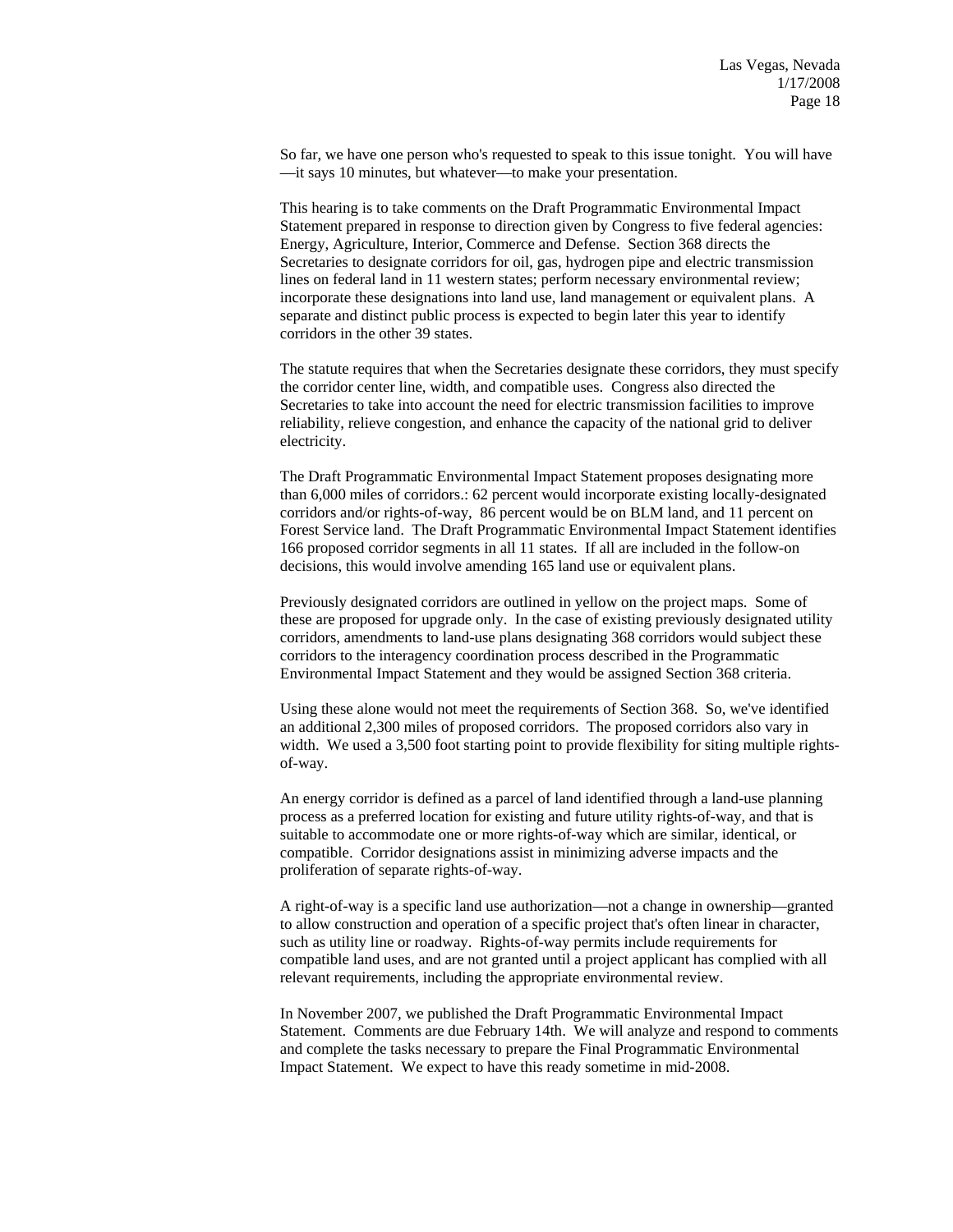The land management agencies will be able to sign records of decision to designate corridors through amendments to land-use plans no sooner than 30 days after the Final Programmatic Environmental Impact Statement is issued.

 The Draft Programmatic Environmental Impact Statement analyzes two alternatives: taking no action and the proposed action. Choosing to adopt the no-action alternative would result in continuing ad hoc, uncoordinated development, as is done now. The proposed action is the result of a three-step corridor siting process described in detail in chapter two of the Draft Programmatic Environmental Impact Statement.

 The first step was to incorporate comments provided by the public during the scoping and after the draft map was released in 2006. Then, the agencies worked closely with local and federal land managers to accommodate local land use priorities, incorporate local knowledge of areas, and to avoid areas known to be incompatible with energy corridors. A handout summarizing the process for determining where the proposed corridors would be located is on the information table, and examples of specific corridors are also available on the project website.

 We believe that the analysis of these alternatives meets the National Environmental Policy Act's requirement for a hard look. Because the proposed action does not involve any site-specific, ground-disturbing activities, site-specific National Environmental Policy Act review will be required to support all proposed projects in a 368-designated corridor.

 And today, we don't know when and where any projects will be proposed by applicants seeking to site pipe and/or transmission lines. As a result of this uncertainty, the environmental effects described in chapter three of the Draft Programmatic Environmental Impact Statement are necessarily more general than a site-specific analysis for a known project would be.

Comments will be most useful if they are specific, include suggested changes or methodologies, provide a rationale for your suggestions, and refer to the specific section or page number of the Draft Programmatic Environmental Impact Statement.

Finally, we encourage you to submit comments via the project website. It's easy for you, it speeds our ability to get comments into the database for analysis and up on the website for public review, and doesn't require stamps or envelopes.

I will call speakers in the order in which you registered. Please step up to the microphone and clearly state your name and organization, if you're representing one, before making your comment. Please limit your oral comments to several minutes so that everyone who wants to speak today may have a chance to be heard. I will advise you when you have 30 seconds left so you can wrap up.

We will repeat this process until everyone who's registered to speak has had a chance to provide comments. I'll then ask if anyone else wishes to speak. After those people have had a chance to speak, we'll close the hearing and remind you of when comments are due and how to submit them. If you're speaking from a prepared statement, please also leave us a copy at the registration desk.

Agency representatives won't be answering questions during the hearing. We'll stay afterwards to discuss the Draft Programmatic Environmental Impact Statement with you. If needed, we'll take a 15-minute break midway through our scheduled time.

If there are no other questions on the process we'll begin taking your comments.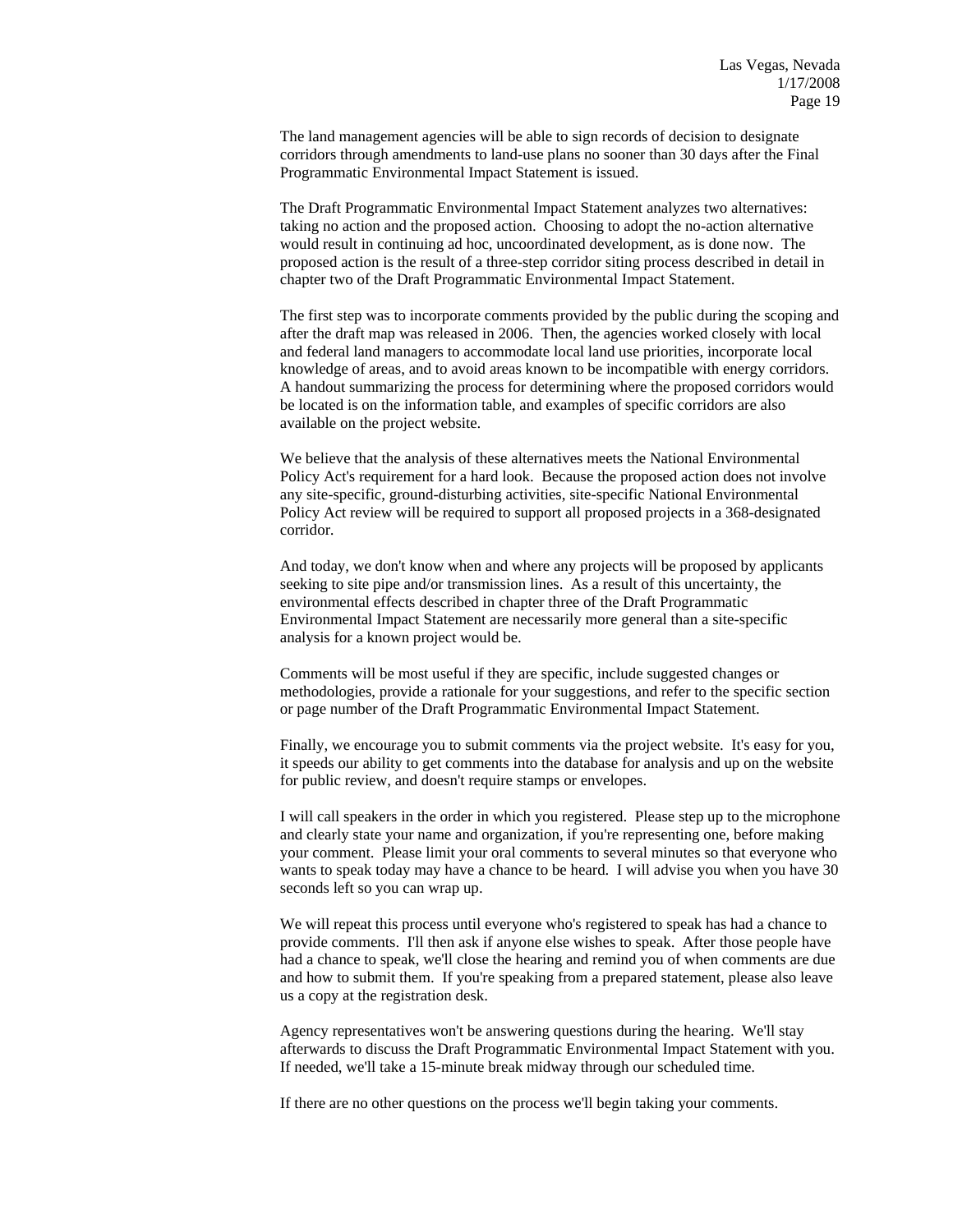Our first speaker is Tyler Lavigne. Okay. Followed by Rebecca Olschewski. Tyler Lavigne: Hi. I'm Tyler Lavigne. I'm a student at the College of Southern Nevada. This proposal to put an energy corridor through the Desert Refuge is a bad idea for the people of Southern Nevada and our wildlife. It would destroy the wildlife habitat that the refuge was created for in the first place for the preservation of the Desert Bighorn Sheep and its habitat. The Desert Refuge is our largest refuge in the lower 48 states and is a critical habitat for many species and plants and animals, but is dying a death from a thousand cuts, sprawl, military use, lack of funding for the refuge system. Running energy corridors through it is a bad environmental policy and a bad energy policy. Agencies need to move the corridors to avoid them. Specific to our region, the 223 line that is in the Desert National Wildlife Refuge, and the 232 line that impacts the Delamar Mountains and the Meadow Valley Range Wilderness Areas. The corridors will fragment the habitat of the threatened Desert Tortoise and the Desert Bighorn Sheep. Scientists say that the wildlife habitat suffers from roads and power lines. The wildlife refuge is a wildlife refuge, not a power corridor. America needs a forward-thinking energy policy that moves the country toward the use of renewable energy sources and away from fossil fuels. Such a policy requires an electricity transmission grid to support it and not coal. I find it important to protect these areas because it offers the people of Las Vegas a higher quality of life to have protected places near their urban areas. Thank you. Brian Mills: Rebecca Olschewski. Okay. Followed by xxxxx. Rebecca Olschewski: I am Rebecca Olschewski. Wow, that's a loud microphone. I'm not representing an organization. I'm representing myself as an individual and as a resident of xxxxx and of Nevada. I've been here for four years. And even before I moved here I enjoyed our open spaces such as Red Rock National Park and other spaces, the BLM land that we get to hike on and camp on and enjoy. I came dressed in my hiking clothes, which I might need to put away if they put up this corridor because that will restrict me from using some of our open spaces. I would have brought my dog, because he enjoys hiking along with me. This is a bad idea. Also, we—the feds regulate the information on what we know about energy projects. I was doing a little research and was on the Energy Information Administration website and I found some very interesting things. But, they were all so very vague and were so very little information for us to actually see where and when these things are gonna take place, where they're located, how it impacts us directly. And I would just like to encourage the powers that be and those that are making decisions, I say that no action is not much of an alternative but it's a better alternative to what they propose to do by putting the corridor up. So, as a resident I speak for myself. As an avid hiker, an outdoors person, I have also had the privilege of adopting tortoises and taking care of them when they were threatened and their habitat was threatened. I did this in California in Joshua Tree and Twentynine Palms. We know how destructive not only building and development is, but how destructive the construction and maintenance of the power lines are in those areas.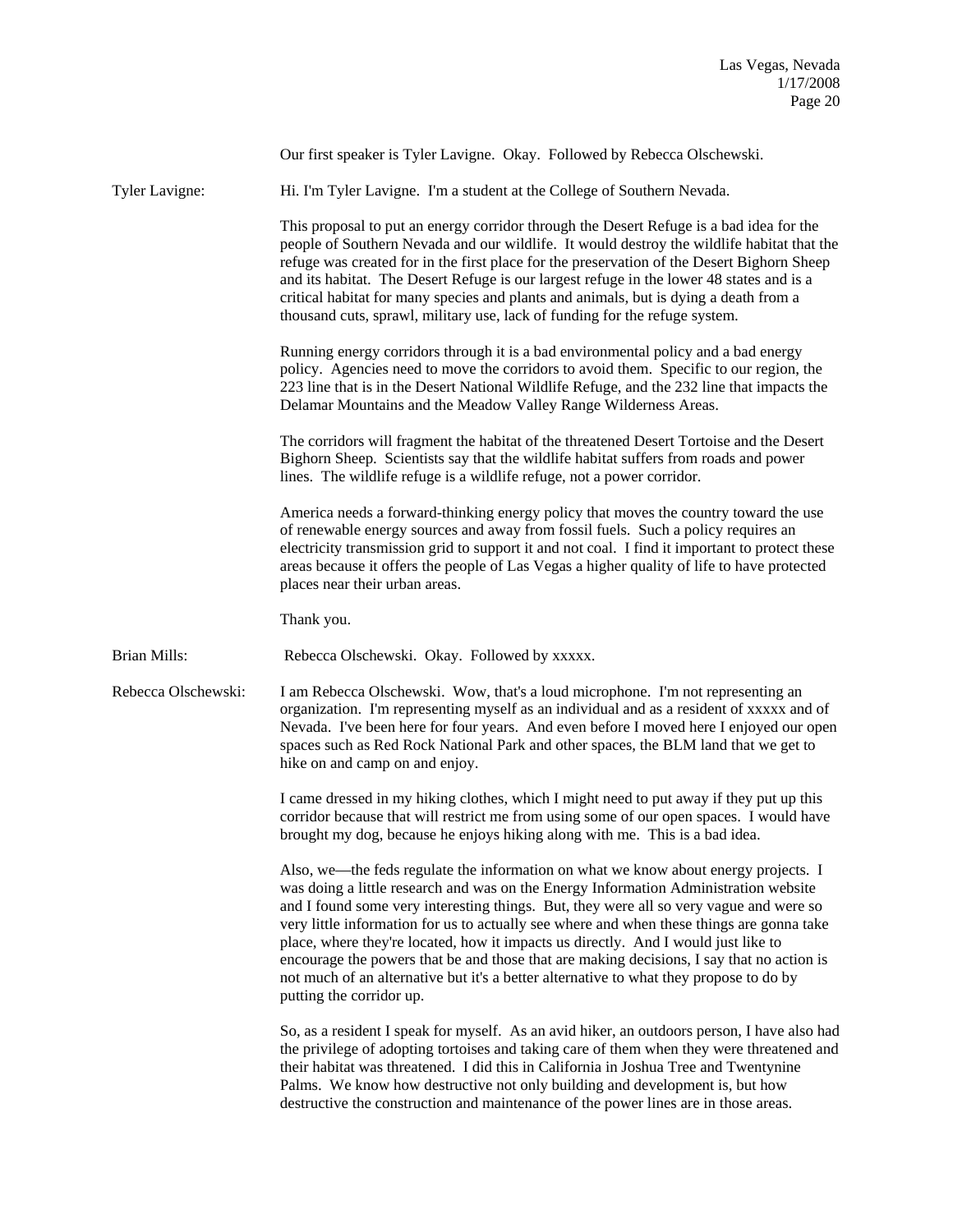So, that just a few things that I'd like to say as a resident. And I encourage any of you else to stand up and say what you feel as well.

Thank you.

Brian Mills: xxxxx, followed by Brian Brown.

Lorna Olschewksi: Hello. My name is Lorna Olschewski. I was born and raised here in Las Vegas. I've been here 37 years.

> And I understand the need for power corridors. I think it's important that we think about long-term needs for providing services that this country continues to find a need to need power, whether it's natural gas or electronic or electric of some sort. If we find a way of encouraging our government to harness the natural resources that we have here we could possibly send that out to other areas. I'm not thinking about bring power in, I'm about— I'm thinking about sending power out.

I think it's highly irresponsible of our state and national government to take the power that is here that we could harness and keep it for ourselves or not even use it at all. And also, I think it's highly irresponsible of these same governments to not use the corridors that are existing.

Whether you go through a wildlife refuge area or a national park or whatever it may be, I think that these corridors should be located along the highway systems that were put into place years ago. The trains have already been cut. We wouldn't have to tap into any new raw terrain. People who like to hike, they can hike. People who like to OHB [ph] can OHB. People who like to just watch the scenery.

It's already chewed up. There's already power lines along some of these corridors. Stop cutting in new corridors. Use the ones that are already there. Multi-use them, just like we're trying to talk about multi-use of land within our urban and suburban areas. And I understand the need, but I think we need to look at this in a different route. It'll cost millions upon billions of dollars to cut in a new corridor. We already have corridor sections that you could use that could possibly be cheaper to develop. You just need to tell the states and whatever department it is between the national agencies to stop bickering over jurisdictional issues and to get along and to use the resources that are there.

Brian Mills: Brian Brown, would you like to speak? Okay.

Brian Brown: Yeah. I'm Brian Brown with the Armargosa Conservancy. We are a nonprofit land trust. We're particularly concerned about the corridor going up along the California/Nevada border, the conceptual corridor at least. I haven't studied this thing thoroughly, so I can't make detailed comments.

> I'd like to see just a large-scale map like that available to the public. This is so small. But I think that, region-wide, these energy corridors are gonna impact probably millions of acres of desert and other habitats. It would be nice if these things were—as someone said earlier, so that the desert and the land doesn't suffer, you know, the death of a thousand cuts, that every little project and piece of land it takes hundreds of thousands of acres, it cuts up the desert into smaller and smaller pieces. Wildlife corridors and whatnot are—begin to get blocked off.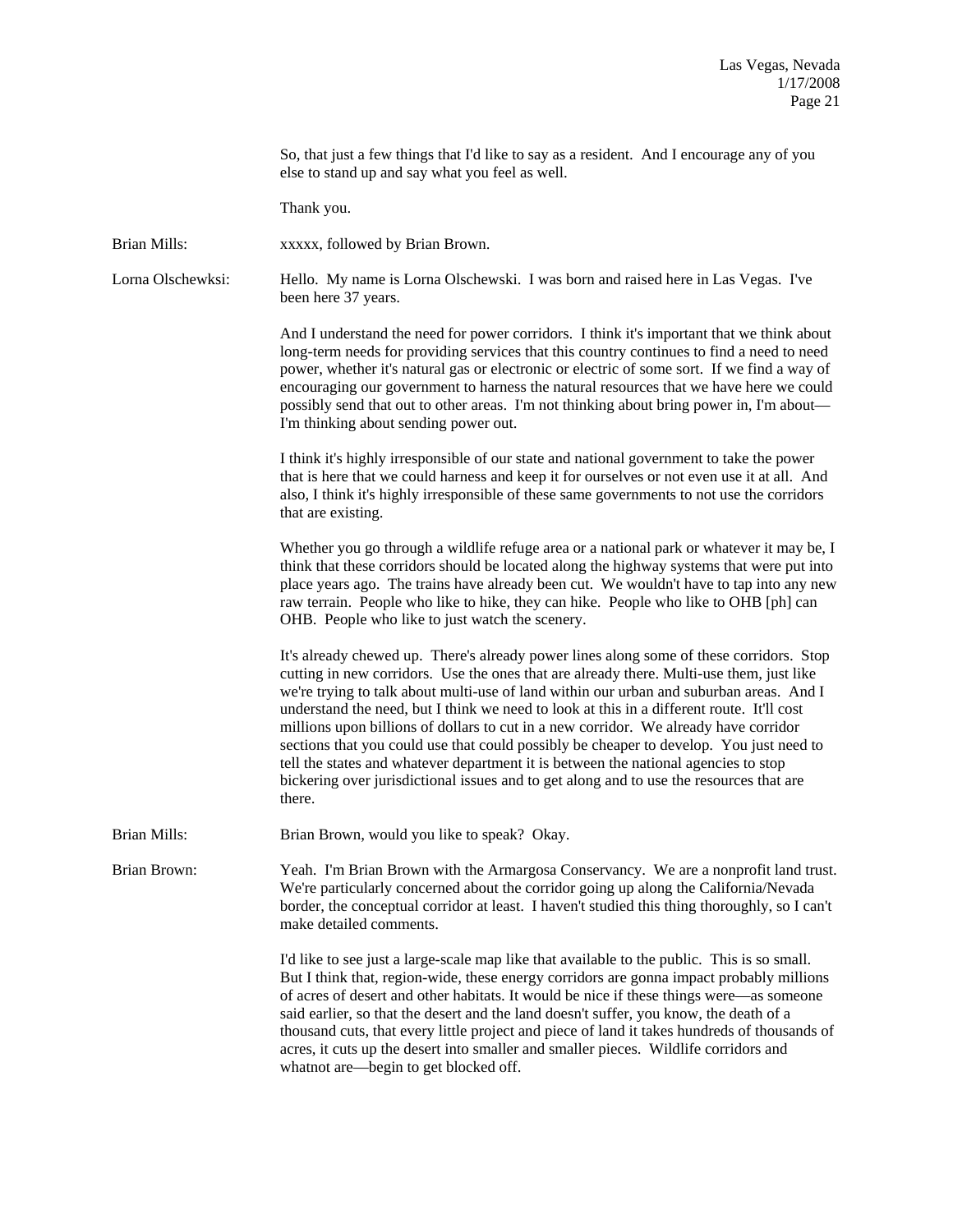|                     | When these energy—potential energy corridors are coupled with some of the massive<br>solar and wind energy projects that are proposed, particularly on the California side,<br>we're talking about removing in the low millions of acres. And so, it begins to—it<br>begins to figure in significantly.                                                                                                                                                                                                                                                                                                                                                                                                                                                                                                                 |
|---------------------|-------------------------------------------------------------------------------------------------------------------------------------------------------------------------------------------------------------------------------------------------------------------------------------------------------------------------------------------------------------------------------------------------------------------------------------------------------------------------------------------------------------------------------------------------------------------------------------------------------------------------------------------------------------------------------------------------------------------------------------------------------------------------------------------------------------------------|
|                     | So, I believe that's—those are the comments I had to make.                                                                                                                                                                                                                                                                                                                                                                                                                                                                                                                                                                                                                                                                                                                                                              |
| <b>Brian Mills:</b> | Thank you. Anybody else who would like to speak this evening?                                                                                                                                                                                                                                                                                                                                                                                                                                                                                                                                                                                                                                                                                                                                                           |
|                     | If there are no other speakers, then I'm going to close the hearing. I will reopen the<br>hearing if somebody else wishes to speak and they let us know that they would like to<br>speak, before 8:00.                                                                                                                                                                                                                                                                                                                                                                                                                                                                                                                                                                                                                  |
|                     | Thank you for joining us today to provide oral comments on the Draft Programmatic<br>Environmental Impact Statement Proposing to Designate Energy Corridors on Federal<br>Lands in the West.                                                                                                                                                                                                                                                                                                                                                                                                                                                                                                                                                                                                                            |
|                     | Comments on the Draft Programmatic Environmental Impact Statement are due February<br>14th and may be submitted online via the project website, by mail, or by fax. All<br>comments received by February 14th will be considered in preparing the Final.<br>Comments submitted after February 14th will be considered to the degree possible.                                                                                                                                                                                                                                                                                                                                                                                                                                                                           |
|                     | Again, thank you for your attention and we'll now stay around to discuss the project.                                                                                                                                                                                                                                                                                                                                                                                                                                                                                                                                                                                                                                                                                                                                   |
| <b>Brian Mills:</b> | We're going to reopen the hearing. And Samuel McCool is our first speaker.                                                                                                                                                                                                                                                                                                                                                                                                                                                                                                                                                                                                                                                                                                                                              |
| Samuel McCool:      | Hi. Good evening. I'm from Sandy Valley, Nevada and I've lived here since 2003. And<br>I wasn't really going to say anything tonight because I don't think we really know enough<br>about what they're gonna do with these corridors. But I supposed, because this is a<br>hearing and you need the input, I'll put in my two cents worth.                                                                                                                                                                                                                                                                                                                                                                                                                                                                              |
|                     | My concern is that the way this is planned we're gonna cut off the migratory route for the<br>Desert Bighorn. I've been spending some time and talking to hunters. And I am part of a<br>Nevada association that is about protecting the Bighorn. And so, my concern is, is that<br>you've made these multi-modal and you're not planning on-you're let-you're gonna let<br>this open to be anything above ground or below ground. And right now, we have enough<br>electric lines coming across the corridor from Pahrump over to Las Vegas that are<br>actually disturbing the migratory route.                                                                                                                                                                                                                       |
|                     | And the northern herd of the Desert Bighorn along the Spring Mountain or the upward<br>Spring Mountains has been diminishing. And the southern herd, in fact, is getting so<br>small that the hunters that hunt along Table Mountain and the southern part of the Spring<br>Mountains are starting to stop hunting there, even though there's guzzlers and there's<br>resources for the Desert Bighorn. And what you're proposing is gonna even cut off that<br>migratory pathway for our state animal, which I think I need to emphasize here because<br>some of the folks may not realize that. You're gonna cut that off to the point where the<br>herd that comes out of California from the Mojave and comes up along the southern<br>Spring Mountains is gonna get chopped off completely from the northern herd. |
|                     | Now, right now, the—I'm trying to remember the name of it. I'm having a memory<br>problem. But, the group that protects the Bighorn and does a lot of the local initiatives.<br>Do you know the-? The Fraternity of the Desert Bighorn. They have put guzzlers<br>along that area to try to, you know, support that herd. But, that's not working that well.<br>And they're also having to move parts of the herd from the northern part down so that<br>they can—so they can keep the herd strong.                                                                                                                                                                                                                                                                                                                     |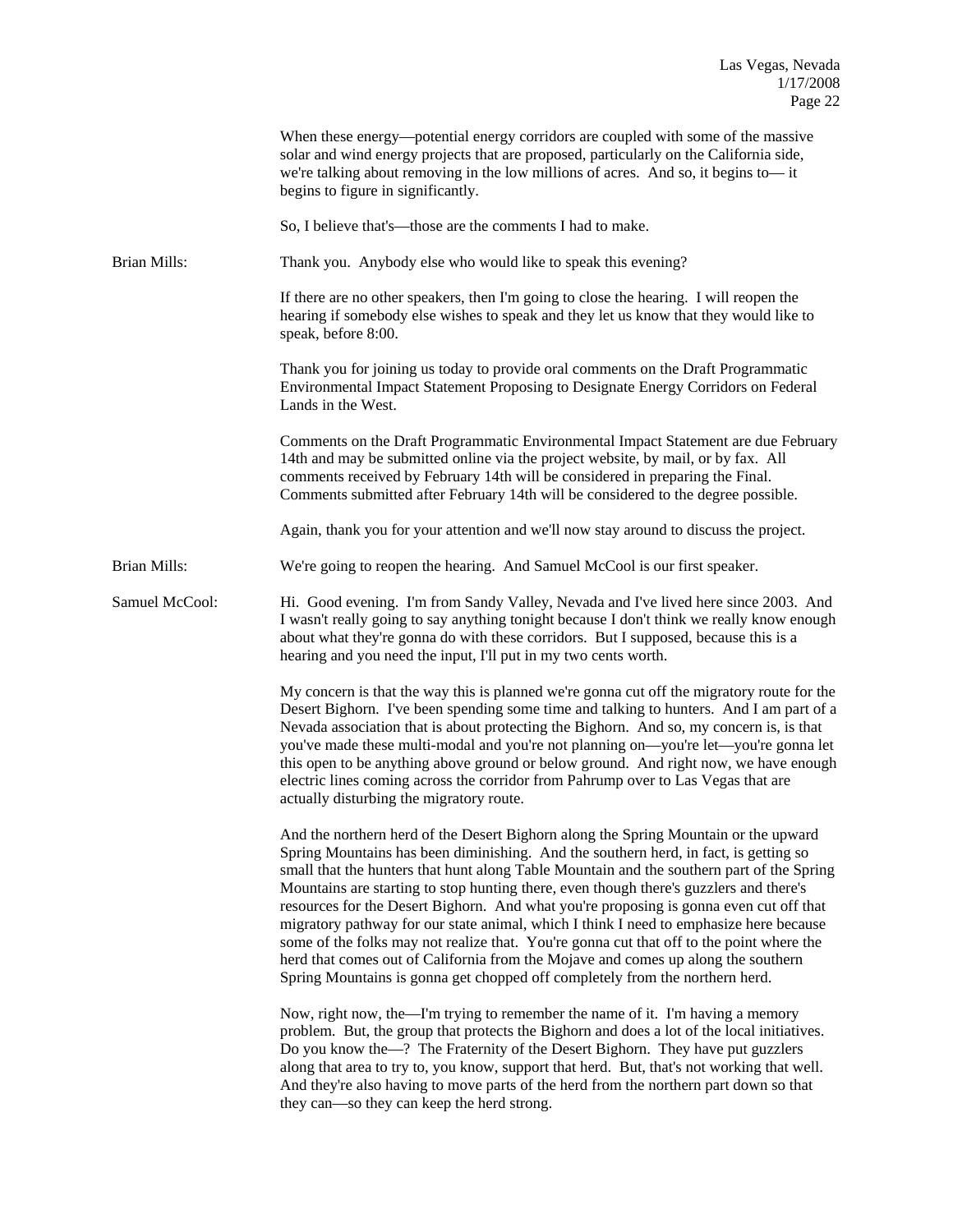|                 | I just see this as a way of just cutting up more of this area. And I can see maybe some<br>rationale that, well, because this is gonna be urban we don't expect to see the Desert<br>Bighorn anymore in this area. And I can see where you can say, well, we're just gonna<br>cut off southern Nevada and just forget about and the only thing that's gonna be here is<br>houses. But, if you keep doing this it's just gonna—it's gonna do exactly that. And the<br>only place the Desert Bighorn is gonna have is right in the center of the state.                                                                                                                         |
|-----------------|-------------------------------------------------------------------------------------------------------------------------------------------------------------------------------------------------------------------------------------------------------------------------------------------------------------------------------------------------------------------------------------------------------------------------------------------------------------------------------------------------------------------------------------------------------------------------------------------------------------------------------------------------------------------------------|
|                 | So, I just—I think—if you're thinking this through, and if you have to do this, then you<br>should make sure that these corridors are not multi-modal, but actually designated as only<br>being underground and not disturbing the wildlife or the terrain along the Spring<br>Mountain Range.                                                                                                                                                                                                                                                                                                                                                                                |
|                 | Anyhow, that's my comment. Thank you.                                                                                                                                                                                                                                                                                                                                                                                                                                                                                                                                                                                                                                         |
| Brian Mills:    | Thank you. Macaire Moran.                                                                                                                                                                                                                                                                                                                                                                                                                                                                                                                                                                                                                                                     |
| Macaire Moran:  | Hello. My name's Macaire Moran, like you said. I've been a resident of Las Vegas since<br>'01, so about six-seven years now. Wow. From Chicago originally and have a lot of<br>family and friends with Argonne. I hear we've got some Argonne people in the audience.<br>I see some fellow Chicagoans.                                                                                                                                                                                                                                                                                                                                                                        |
|                 | I have concerns, too, about energy corridor. And my concerns kind of lie along lines of<br>this gentleman before, with the wildlife and interfering with their habitat. And mine is<br>more not necessarily the hunting aspect of it, because I don't hunt big game, but more just<br>the encroaching on the animals' habitat. And we get enough of the spillover down here in<br>the valley already. I think not even a month ago, wasn't there something on the news<br>about a mountain lion coming in people's backyard and you have to kill them. And<br>just-I hate to hear that kind of stuff.                                                                         |
|                 | And placing these corridors on these sensitive, protected lands also interferes with a lot of<br>people's recreational activities. I like to go out and hike and camp and all that. And I<br>don't really like to do it under power lines or have to worry about energy corridors. And<br>these—the current plans seem to focus on our old sources of energy, the coal-powered<br>fire plans, the natural gas. And I'd like to stay more focused on solar, wind and<br>geothermal energies and take that stuff into consideration when planning and getting<br>easements and right-of-ways to private power or any kind of private companies in<br>general, including mining. |
|                 | But, that's probably about it. So, thanks.                                                                                                                                                                                                                                                                                                                                                                                                                                                                                                                                                                                                                                    |
| Brian Mills:    | Thank you. Would anybody else like to speak this evening? One more. Laurie Hambaro.                                                                                                                                                                                                                                                                                                                                                                                                                                                                                                                                                                                           |
| Laurie Hambaro: | Hi. Okay. My name's Laurie Hambaro and I'm actually from Monterey, California. And<br>I live here in Las Vegas part time. And it took a lot of getting used to because it's very<br>different over there by the ocean with all kinds of trees. And I learned that there's a very<br>unique beauty to the wilderness that surrounds Las Vegas, and unique habitat, unique<br>wildlife. And I just really feel that it's very important to appreciate that for what it is.<br>And wilderness is not a commodity that we have too much of. We have too little of it.<br>So, I kind of wrote up a few things here to say.                                                         |
|                 | Okay. Renewable energy is the vanguard of the future. Coal pollutes the air and the<br>water and water is a very precious resource right now. As a nation, we need to use<br>renewable energy, sun, solar and geothermal, which I believe Nevada has a lot of,<br>especially sun. We seem to have an endless supply of sun, even more so now that global                                                                                                                                                                                                                                                                                                                      |